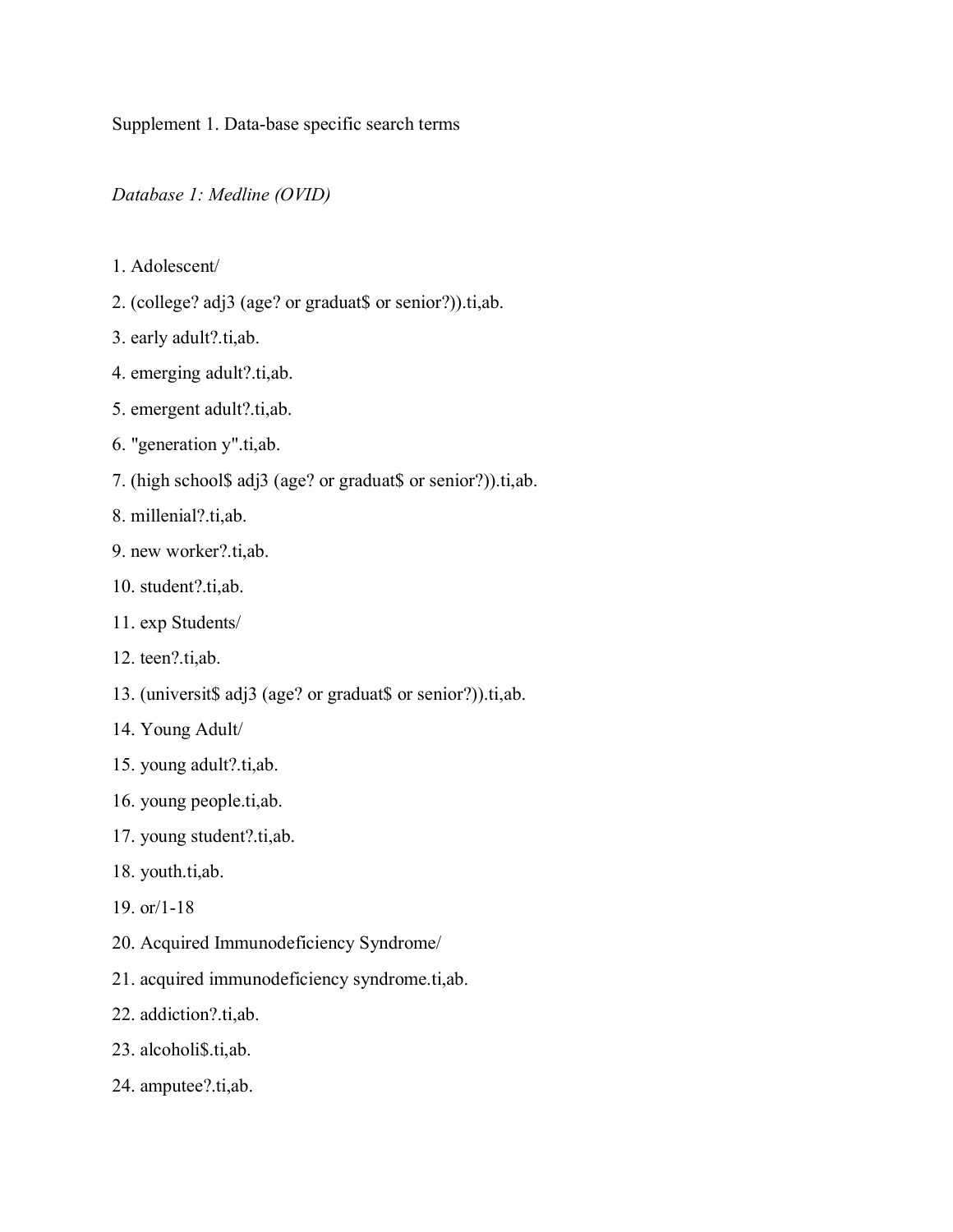- 25. Amputees/
- 26. exp Anxiety Disorders/
- 27. anxiety.ti,ab.
- 28. arthriti\$.ti,ab.
- 29. Arthritis/
- 30. Arthritis, Rheumatoid/
- 31. Attention Deficit Disorder with Hyperactivity/
- 32. attention deficit disorder.ti,ab.
- 33. ADHD.ti,ab.
- 34. Autism Spectrum Disorder/
- 35. Autistic Disorder/
- 36. autistic.ti,ab.
- 37. autism.ti,ab.
- 38. Back Pain/
- 39. Low Back Pain/
- 40. back pain.ti,ab.
- 41. Behavior, Addictive/
- 42. exp Blindness/
- 43. exp Brain Concussion/
- 44. Brain Injuries, Traumatic/
- 45. cancer\$.ti,ab.
- 46. exp Cardiovascular Diseases/
- 47. (chronic adj3 disease?).ti,ab.
- 48. (chronic adj3 health).ti,ab.
- 49. (chronic adj3 illness\$).ti,ab.
- 50. (chronic adj3 pain?).ti,ab.
- 51. chronic condition?.ti,ab.
- 52. Chronic Disease/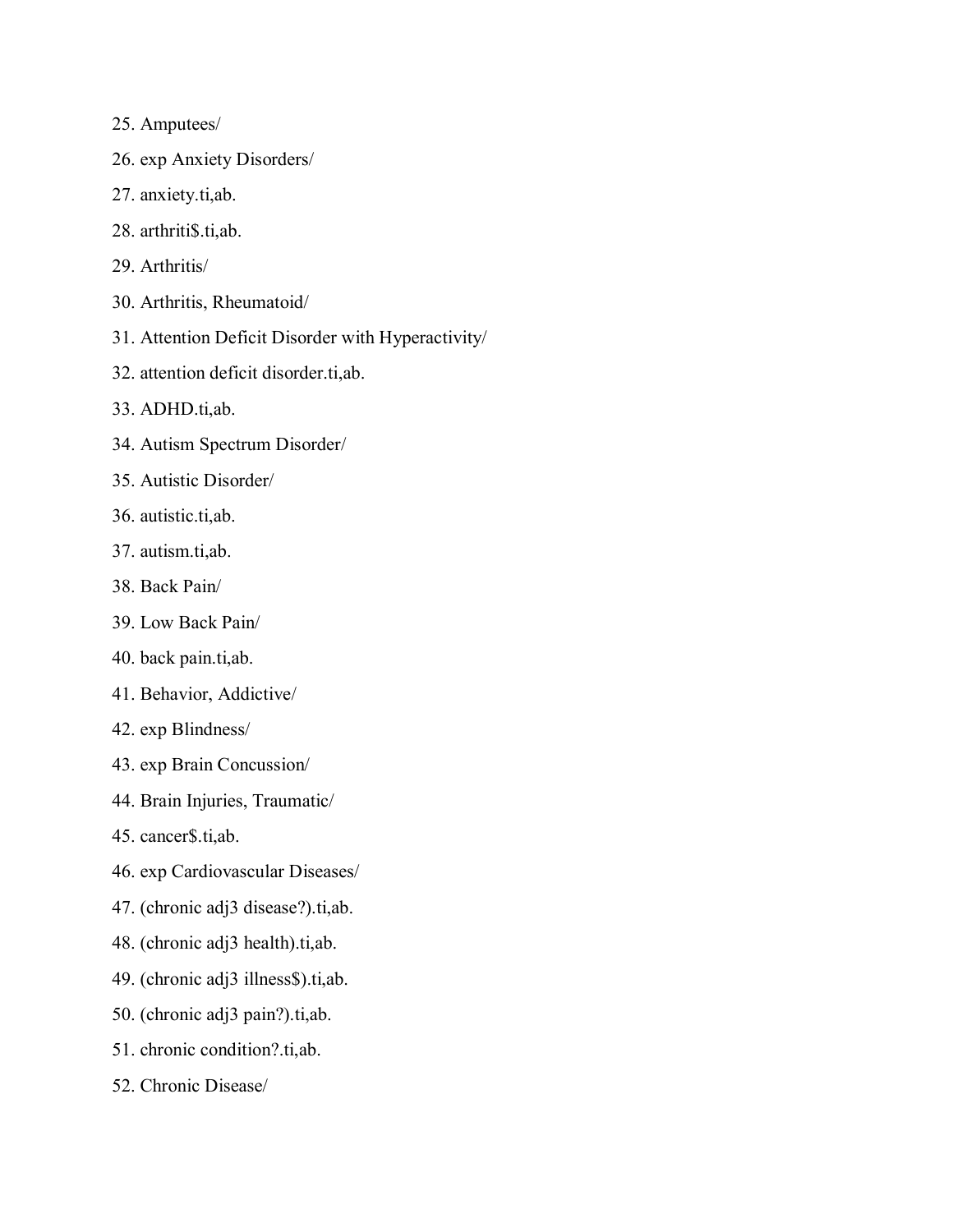- 53. Chronic Pain/
- 54. concussion?.ti,ab.
- 55. deaf\$.ti,ab.
- 56. Deafness/
- 57. depression.ti,ab.
- 58. Depression/
- 59. Depressive Disorders/
- 60. Developmental Disabilities/
- 61. Diabetes Mellitus, Type 1/
- 62. Diabetes Mellitus, Type 2/
- 63. diabet\$.ti,ab.
- 64. differently abled.ti,ab.
- 65. disabilit\$.ti,ab.
- 66. disabled.ti,ab.
- 67. Disabled Children/
- 68. Disabled Persons/
- 69. down syndrome.ti,ab.
- 70. Down Syndrome/
- 71. drug abuse\$.ti,ab.
- 72. dyslexi\$.ti,ab.
- 73. Dyslexia/
- 74. Epilepsy/
- 75. epilepsy.ti,ab.
- 76. epileptic?.ti,ab.
- 77. exp Headache Disorders/
- 78. headache?.ti,ab.
- 79. exp Hearing Disorders/
- 80. hearing impair\$.ti,ab.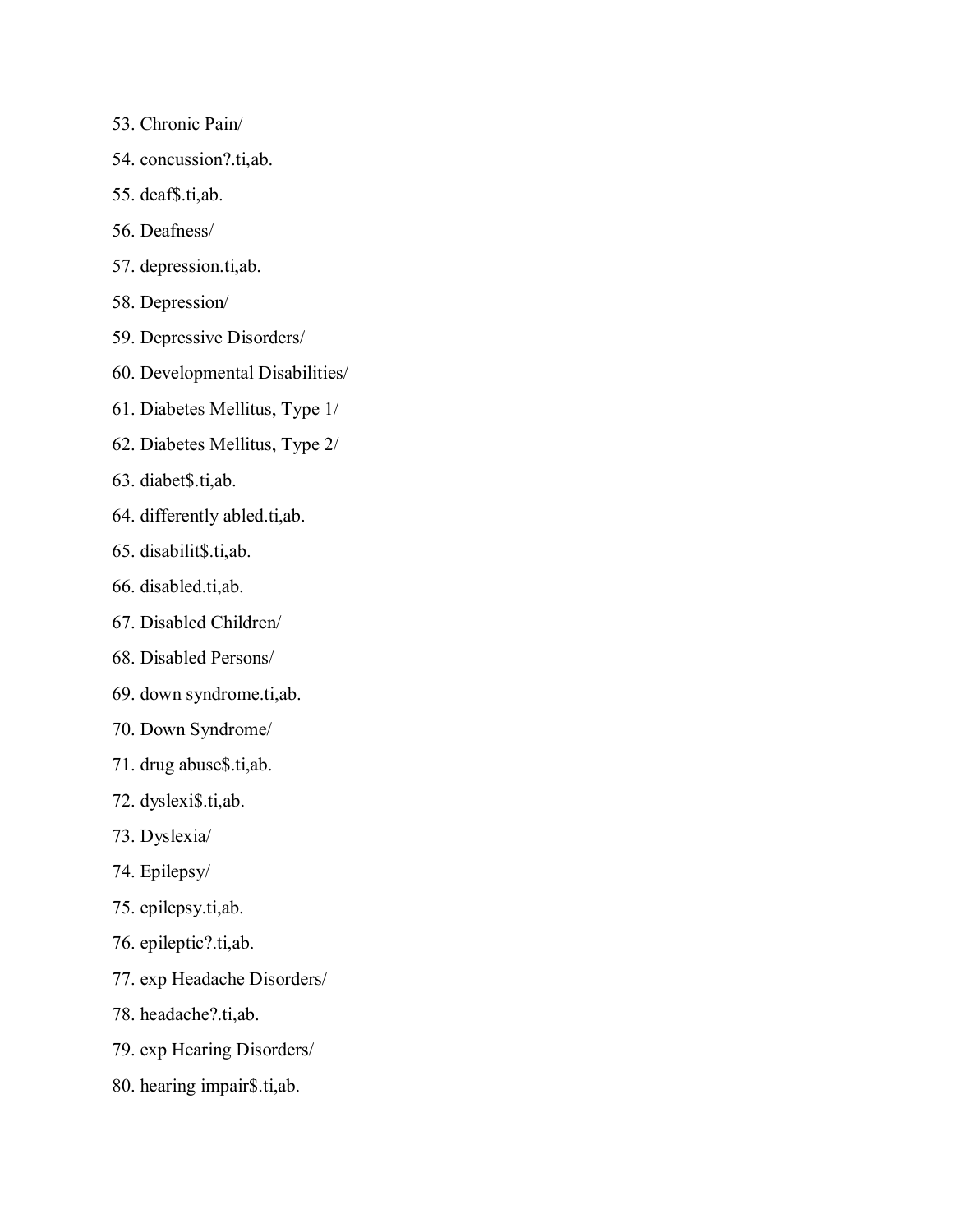- 81. exp Heart Diseases/
- 82. Human immunodeficiency virus.ti,ab.
- 83. exp HIV/
- 84. HIV.ti,ab.
- 85. exp Intellectual Disability/
- 86. learning disabilit\$.ti,ab.
- 87. learning disorder?.ti,ab.
- 88. Learning Disorders/
- 89. Mental Disorders/
- 90. mental\$ ill\$.ti,ab.
- 91. Mentally Disabled Persons/
- 92. Mentally Ill Persons/
- 93. exp Migraine Disorders/
- 94. mobility issues.ti,ab.
- 95. mobility problem?.ti,ab.
- 96. Multiple Chronic Conditions/
- 97. multiple sclerosis.ti,ab.
- 98. exp Multiple Sclerosis/
- 99. Musculoskeletal Pain/
- 100. musculoskeletal pain?.ti,ab.
- 101. Neck pain/
- 102. neck pain?.ti,ab.
- 103. Neoplasms/
- 104. exp neoplasms by site/
- 105. exp Nervous System Diseases/
- 106. neurological disorder?.ti,ab.
- 107. obesity/
- 108. obesity.ti,ab.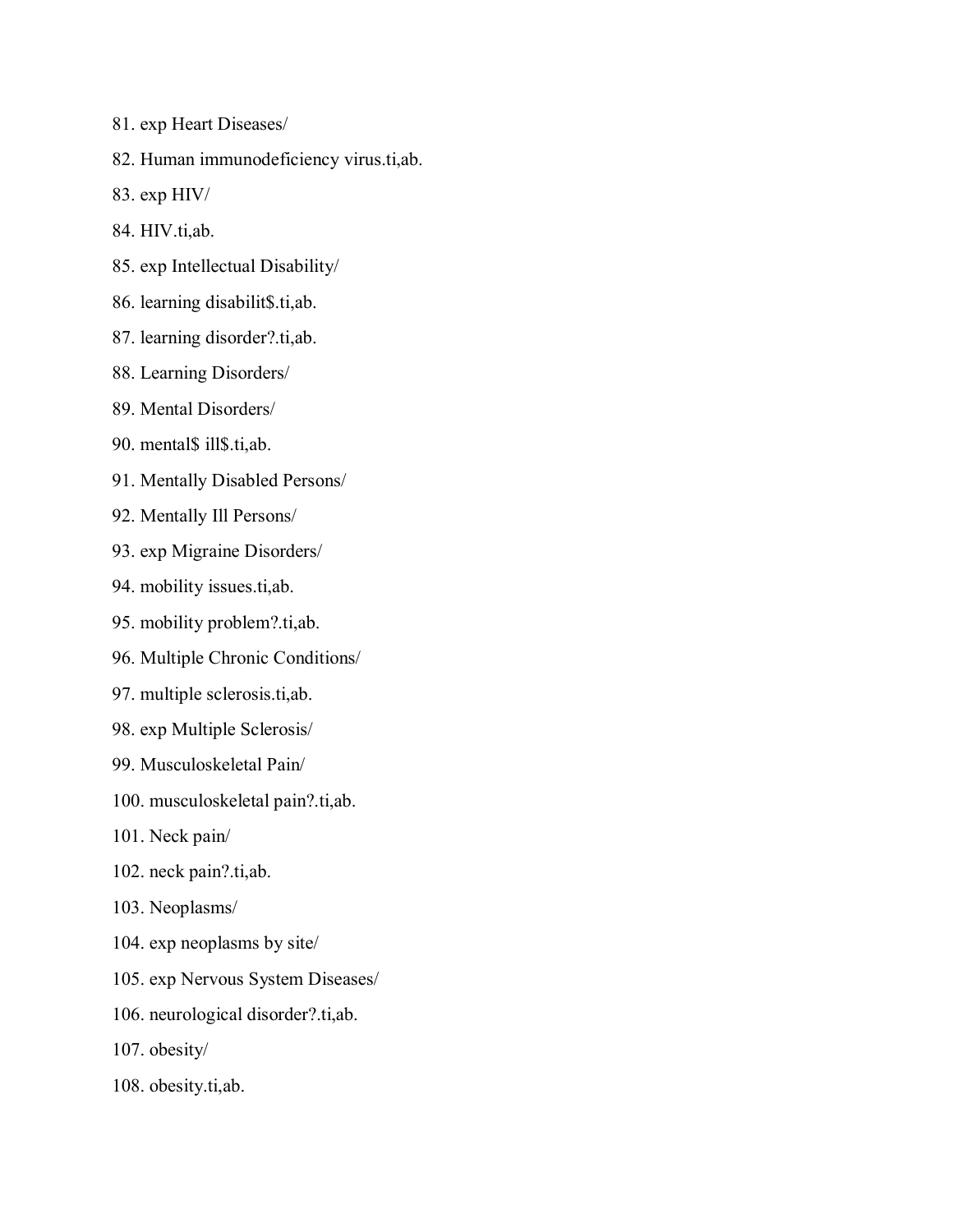109. obese.ti,ab.

- 110. exp Osteoarthritis/
- 111. osteoarthritis.ti,ab.
- 112. Pain/ and (chronic or persistent or recur\$).ti,ab.
- 113. Persons With Hearing Impairments/
- 114. exp Respiration Disorders/
- 115. Sensation Disorders/
- 116. special need?.ti,ab.
- 117. spinal cord injur\$.ti,ab.
- 118. exp Spinal Cord Injuries/
- 119. exp Substance-Related Disorders/
- 120. traumatic brain injur\$.ti,ab.
- 121. exp Vision Disorders/
- 122. visual\$ impair\$.ti,ab.
- 123. Visually Impaired Persons/
- 124. or/20-123
- 125. Architectural Accessibility/
- 126. career advice.ti,ab.
- 127. career counseling.ti,ab.
- 128. Communication Aids for Disabled/
- 129. co-operative education.ti,ab.
- 130. coach\$.ti,ab.
- 131. (disclos\$ adj2 support\$).ti,ab.
- 132. (disability adj2 culture).ti,ab.
- 133. "duty to accommodate".ti,ab.
- 134. Employee Performance Appraisal/
- 135. (employment adj3 (ready or readiness)).ti,ab.
- 136. (employment adj3 equit\$).ti,ab.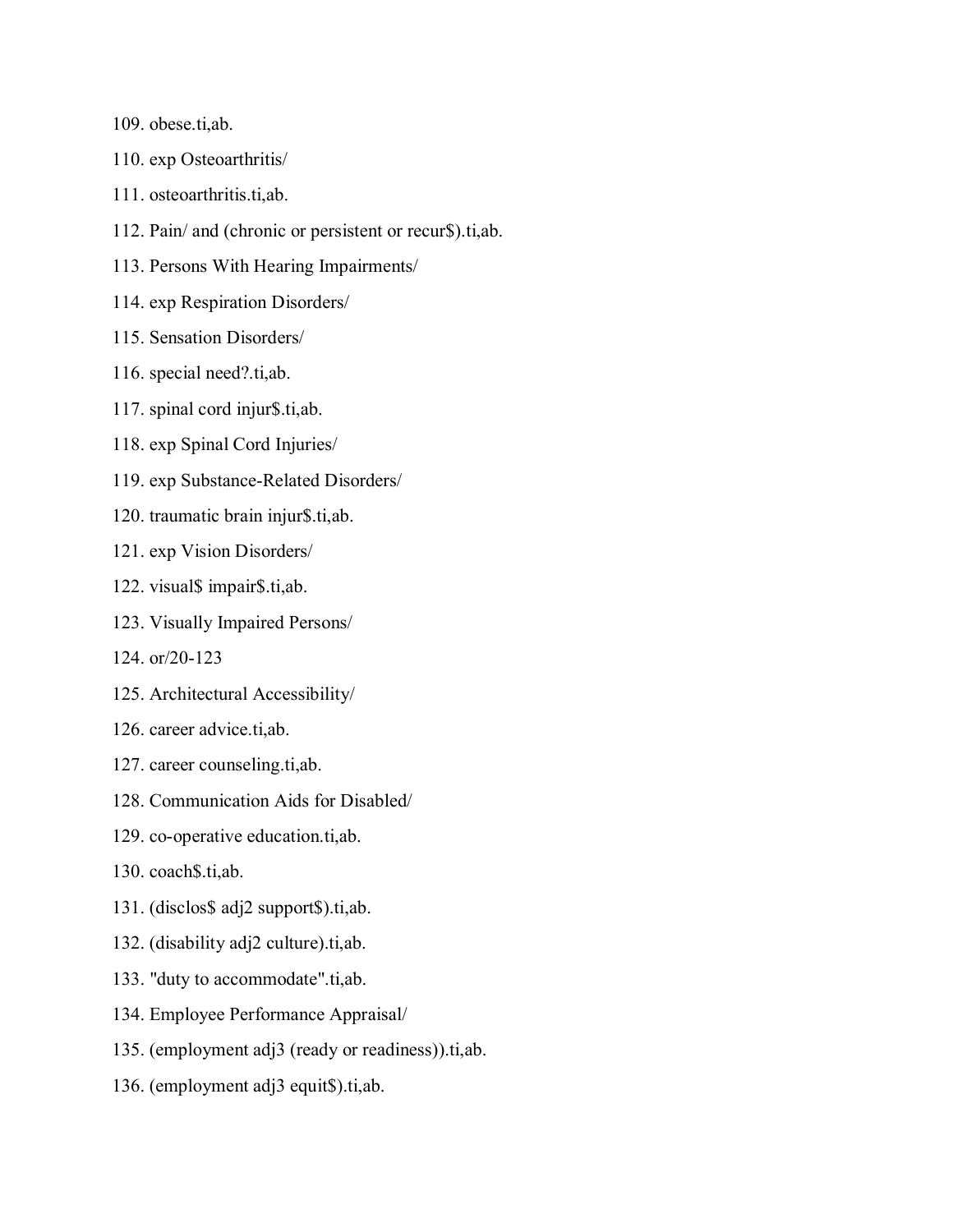- 137. (employment adj3 support\$).ti,ab.
- 138. (employment adj3 transition\$).ti,ab.
- 139. employment policies.ti,ab.
- 140. employment policy.ti,ab.
- 141. employment program\$.ti,ab.
- 142. Employment Supported/
- 143. (flexib\$ adj2 work\$).ti,ab.
- 144. (flexib\$ adj2 hour?).ti,ab.
- 145. (flexib\$ adj2 shift\$).ti,ab.
- 146. graduation plan\$.ti,ab.
- 147. (government adj5 subsid\$).ti,ab.
- 148. Internship, Nonmedical/
- 149. (intervention\$ adj3 (study or design)).ti,ab.
- 150. (interview\$ adj2 support\$).ti,ab.
- 151. (interview\$ adj2 mock).ti,ab.
- 152. mentor\$.ti,ab.
- 153. Mentoring/
- 154. (occupation\$ adj3 (ready or readiness)).ti,ab.
- 155. organi#ational policies.ti,ab.
- 156. organi#ational policy.ti,ab.
- 157. Organizational Culture/
- 158. Organizational Policy/
- 159. (peer? adj3 support\$).ti,ab.
- 160. (placement? adj5 (job? or occupation\$ or work\$)).ti,ab.
- 161. Policy/
- 162. policies.ti,ab.
- 163. policy.ti,ab.
- 164. program\$.ti,ab.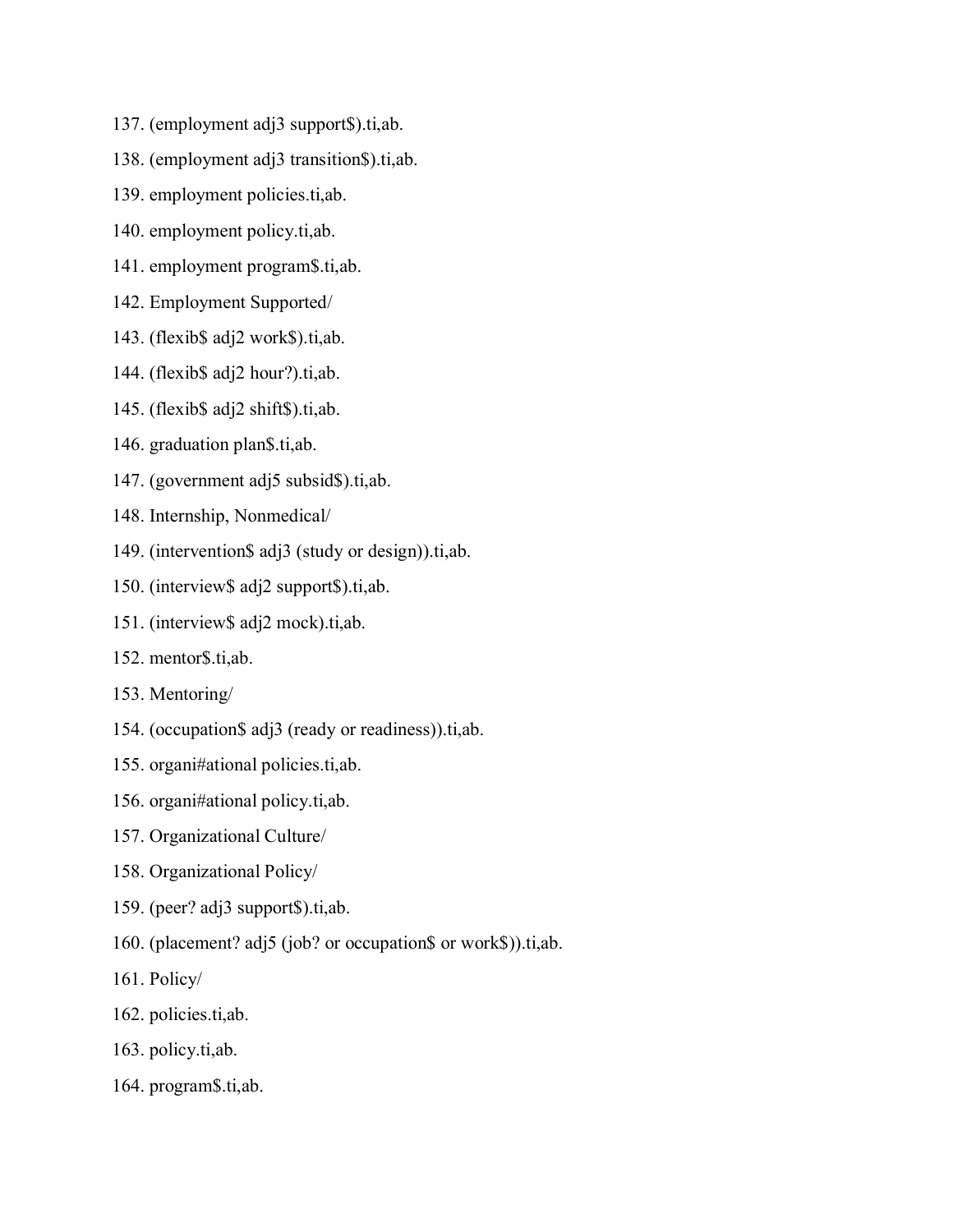- 165. Rehabilitation, Vocational/
- 166. salary support?.ti,ab.
- 167. "school to work transition\$".ti,ab.
- 168. Self-Evaluation Programs/
- 169. Self-Help Devices/
- 170. assistive device?.ti,ab.
- 171. assistive tech\$.ti,ab.
- 172. (sensitivity adj2 (training or education)).ti,ab.
- 173. service learning.ti,ab.
- 174. skill? development.ti,ab.
- 175. social support/
- 176. social support?.ti,ab.
- 177. (support\$ adj3 transition\$).ti,ab.
- 178. Training Support/
- 179. (training adj2 skill?).ti,ab.
- 180. (transition\$ adj2 (plan or plans or planning)).ti,ab.
- 181. (transition\$ adj2 practice?).ti,ab.
- 182. (transition\$ adj2 service?).ti,ab.
- 183. Vocational Guidance/
- 184. vocational guidance.ti,ab.
- 185. vocational\$ readiness.ti,ab.
- 186. (work\$ adj3 accommodat\$).ti,ab.
- 187. (work\$ adj3 sociali#ation).ti,ab.
- 188. (work\$ adj3 transition\$).ti,ab.

## **189. or/125-188**

- 190. career?.ti,ab.
- 191. earning?.ti,ab.
- 192. Employment/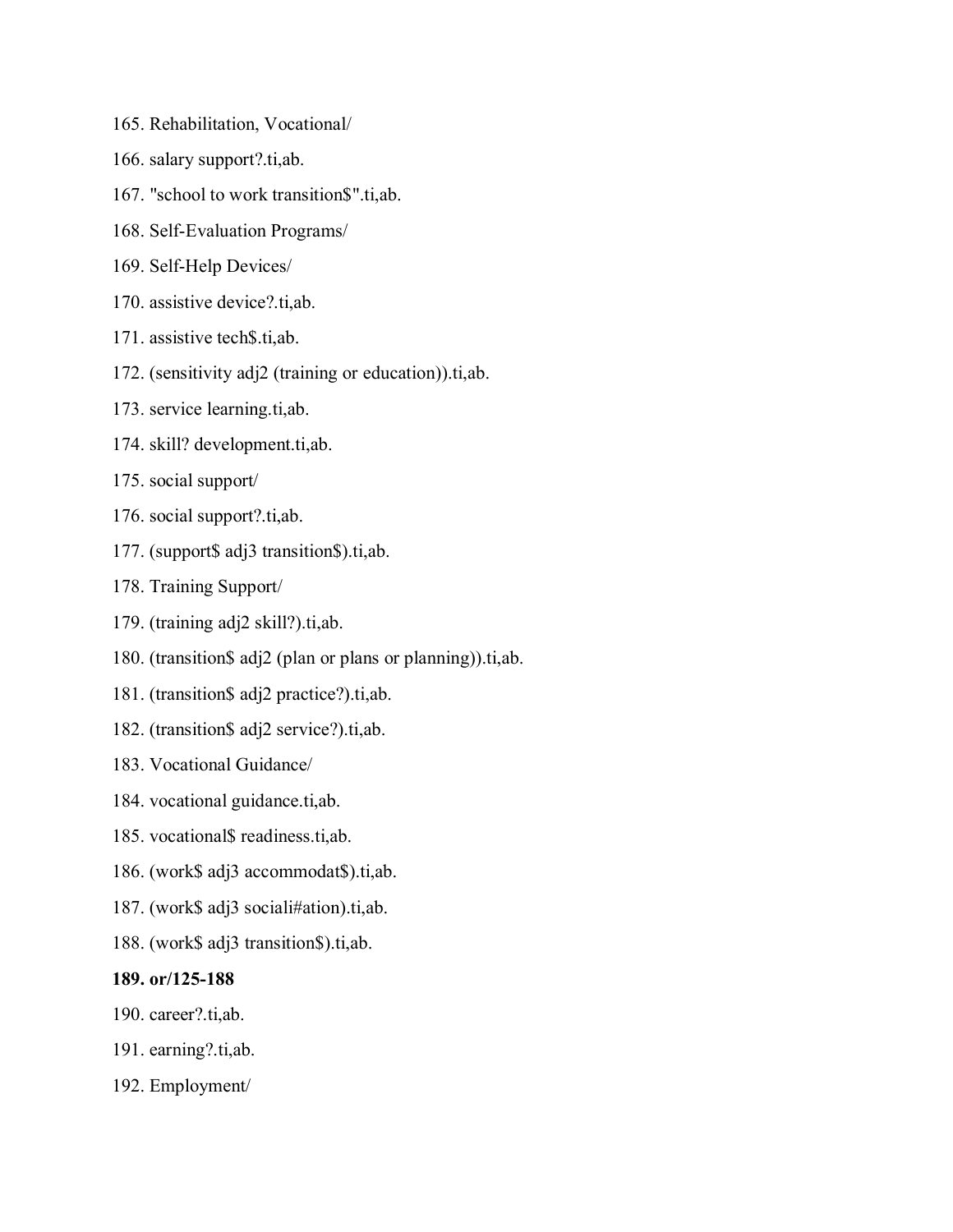- 193. employment.ti,ab.
- 194. employab\$.ti,ab.
- 195. Employment, Supported/
- 196. enter\$ work\$.ti,ab.
- 197. (full-time adj2 (job? or employ\$ or work\$)).ti,ab.
- 198. (fulltime adj2 (job? or employ\$ or work\$)).ti,ab.
- 199. hired.ti,ab.
- 200. hiring.ti,ab.
- 201. labo?r force.ti,ab.
- 202. labo?r market.ti,ab.
- 203. (part-time adj2 (job? or employ\$ or work\$)).ti,ab.
- 204. (parttime adj2 (job? or employ\$ or work\$)).ti,ab.
- 205. precarious work\$.ti,ab.
- 206. (secur\$ adj2 (job? or employ\$ or work\$)).ti,ab.
- 207. "Salaries and Fringe Benefits"/
- 208. underemploy\$.ti,ab.
- 209. unemploy\$.ti,ab.
- 210. Unemployment/
- 211. work\$ outcomes.ti,ab.
- 212. (work\$ adj3 transition\$).ti,ab.
- 213. (work\$ adj3 participat\$).ti,ab.
- 214. Work/
- 215. work force.ti,ab.
- 216. workforce.ti,ab.
- 217. or/190-216
- 218. 19 and 124 and 189 and 217
- 219. limit 218 to (comment or editorial or letter)
- 220. 218 not 219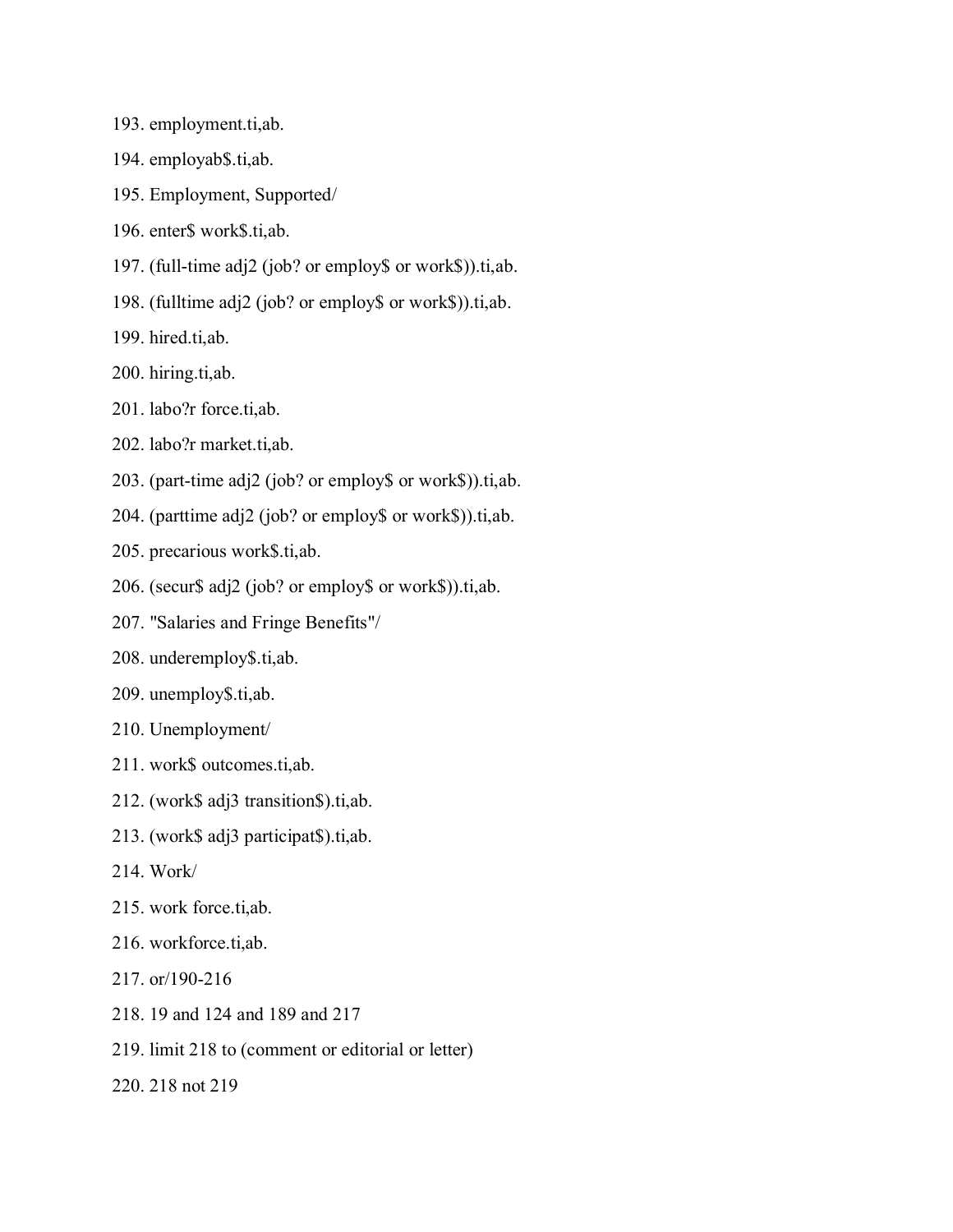221. limit 220 to yr="2000 -Current"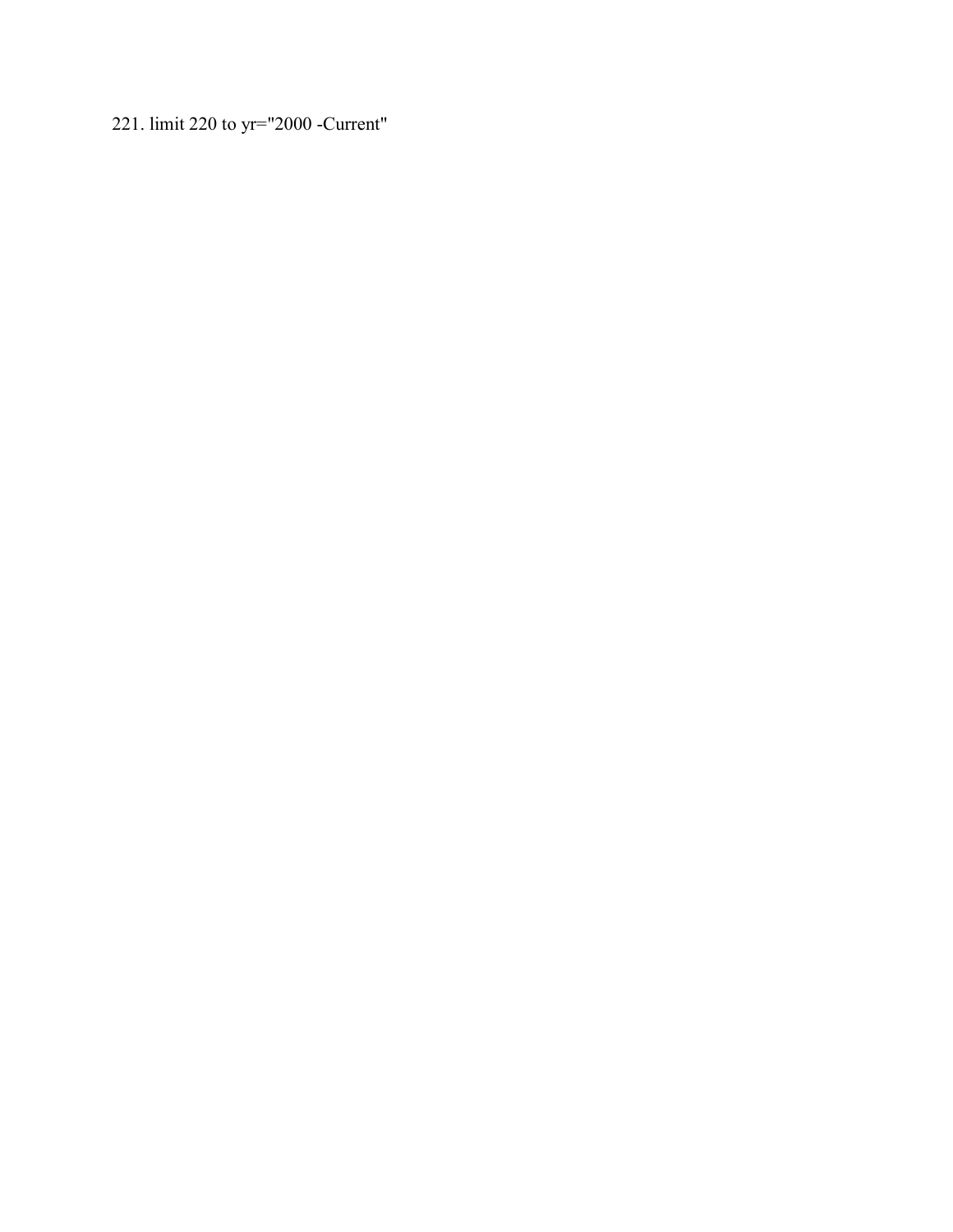## *Database 2: Embase (OVID)*

- 1. adolescent/
- 2. (college? adj3 (age? or graduat\$ or senior?)).ti,ab.
- 3. college/
- 4. early adult?.ti,ab.
- 5. emerging adult?.ti,ab.
- 6. emergent adult?.ti,ab.
- 7. "generation y".ti,ab.
- 8. (high school\$ adj3 (age? or graduat\$ or senior?)).ti,ab.
- 9. exp high school/
- 10. millenial?.ti,ab.
- 11. new worker?.ti,ab.
- 12. student?.ti,ab.
- 13. exp student/
- 14. teen?.ti,ab.
- 15. adolescence/
- 16. (universit\$ adj3 (age? or graduat\$ or senior?)).ti,ab.
- 17. university/
- 18. young adult/
- 19. young adult?.ti,ab.
- 20. young people.ti,ab.
- 21. young student?.ti,ab.
- 22. youth.ti,ab.
- 23. juvenile/
- 24. or/1-23
- 25. acquired immune deficiency syndrome/
- 26. acquired immunodeficiency syndrome.ti,ab.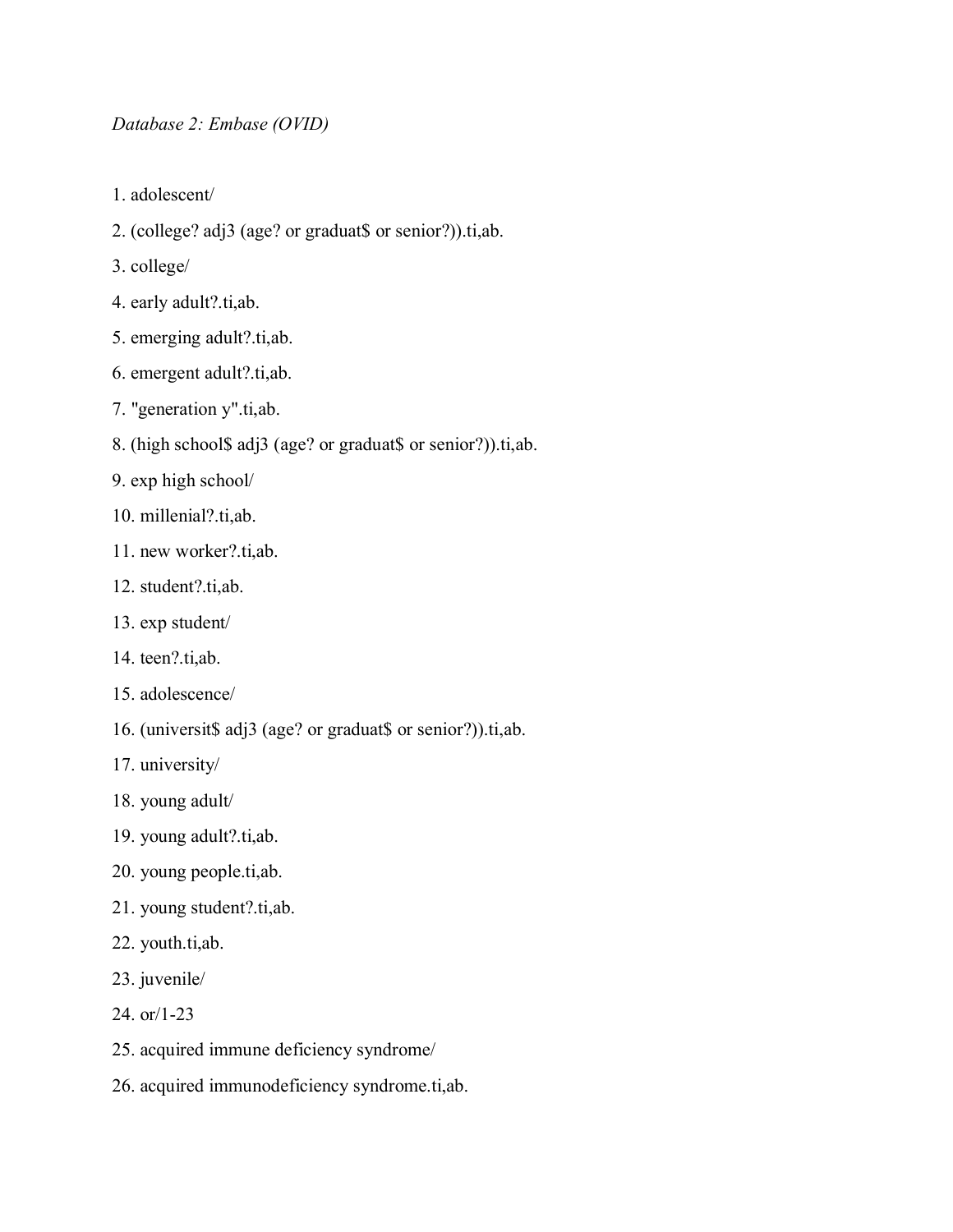- 27. addiction?.ti,ab.
- 28. addiction/
- 29. alcoholi\$.ti,ab.
- 30. alcoholism/
- 31. amputee?.ti,ab.
- 32. amputee/
- 33. exp anxiety disorder/
- 34. anxiety.ti,ab.
- 35. arthriti\$.ti,ab.
- 36. exp arthritis/
- 37. rheumatoid arthritis/
- 38. attention deficit disorder/
- 39. attention deficit disorder.ti,ab.
- 40. ADHD.ti,ab.
- 41. exp autism/
- 42. autistic.ti,ab.
- 43. autism.ti,ab.
- 44. backache/
- 45. low back pain/
- 46. addictive beha\$.ti,ab.
- 47. back pain.ti,ab.
- 48. exp blindness/
- 49. brain concussion/
- 50. traumatic brain injury/
- 51. cancer.ti,ab.
- 52. exp cardiovascular disease/
- 53. (chronic adj3 disease?).ti,ab.
- 54. (chronic adj3 health).ti,ab.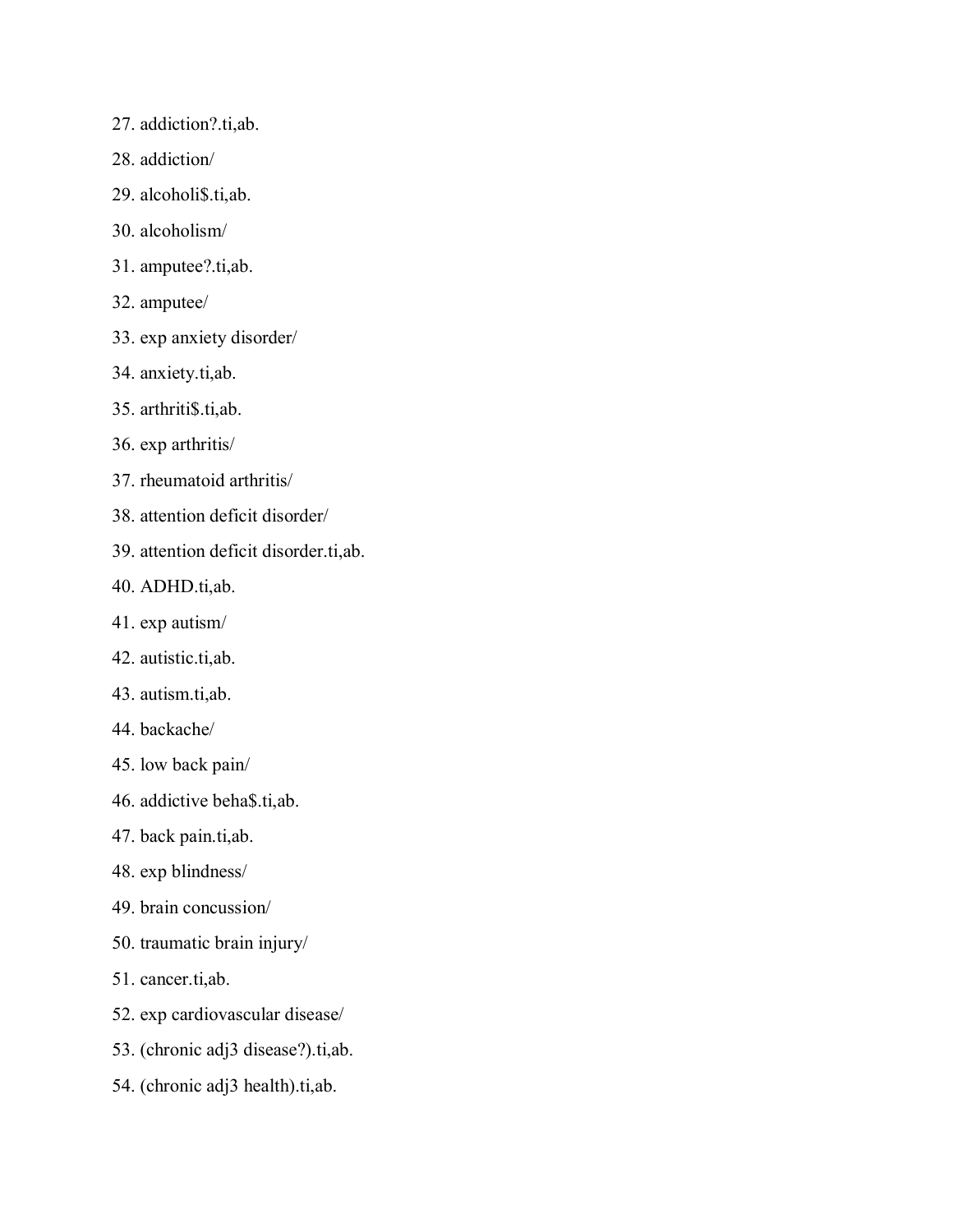- 55. (chronic adj3 illness\$).ti,ab.
- 56. (chronic adj3 pain?).ti,ab.
- 57. chronic condition?.ti,ab.
- 58. exp chronic disease/
- 59. chronic pain/
- 60. concussion?.ti,ab.
- 61. exp concussion/
- 62. deaf\$.ti,ab.
- 63. exp hearing impairment/
- 64. depression.ti,ab.
- 65. depression/
- 66. developmental disorder/
- 67. exp diabetes mellitus/
- 68. diabet\$.ti,ab.
- 69. differently abled.ti,ab.
- 70. disabilit\$.ti,ab.
- 71. disabled.ti,ab.
- 72. disabled person/
- 73. disabled student/
- 74. down syndrome.ti,ab.
- 75. Down syndrome/
- 76. drug abuse\$.ti,ab.
- 77. drug abuse/
- 78. dyslexi\$.ti,ab.
- 79. dyslexia/
- 80. exp epilepsy/
- 81. epilepsy.ti,ab.
- 82. epileptic?.ti,ab.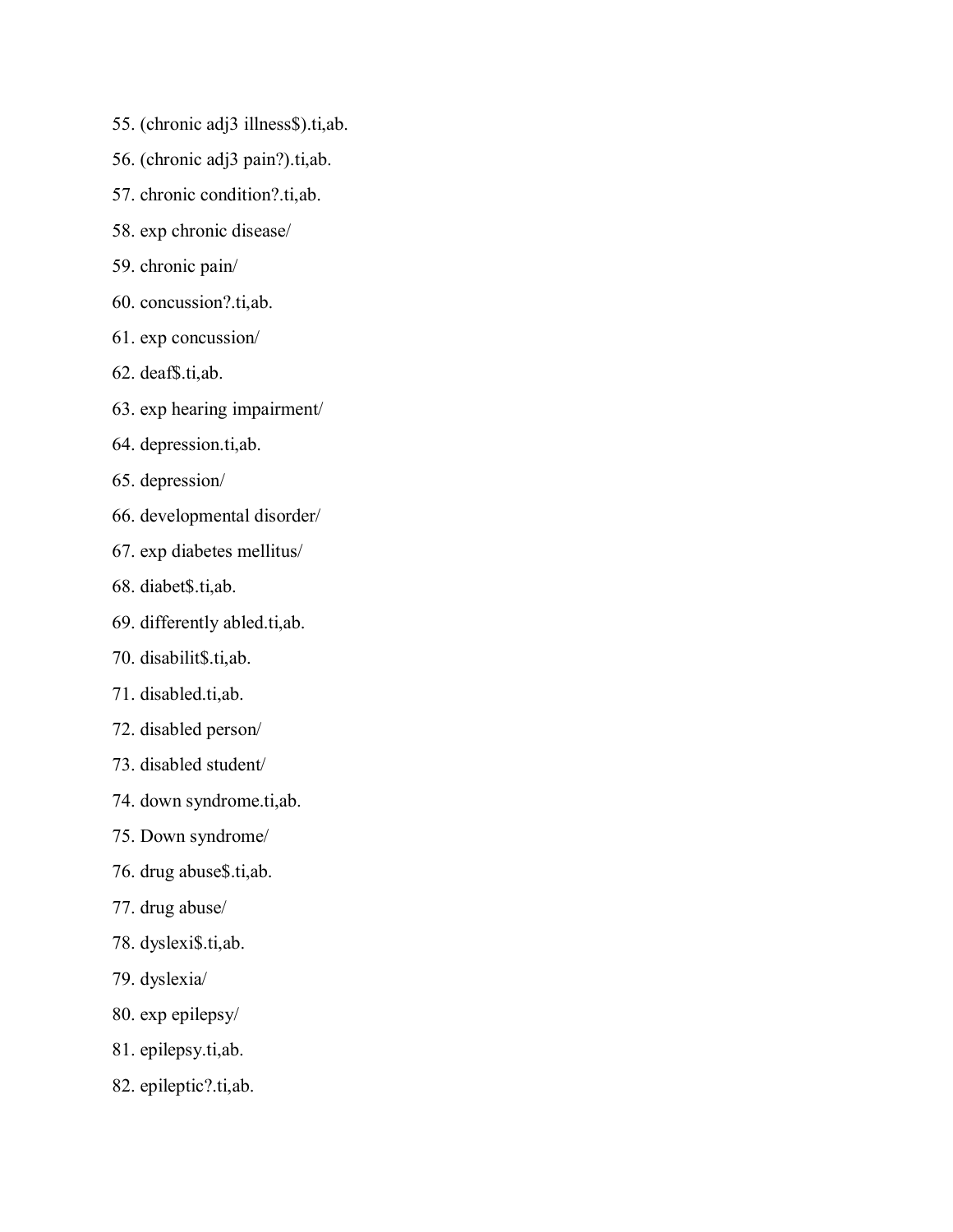- 83. exp "headache and facial pain"/
- 84. headache?.ti,ab.
- 85. exp hearing disorder/
- 86. hearing impair\$.ti,ab.
- 87. exp hearing impairment/
- 88. exp heart disease/
- 89. Human immunodeficiency virus.ti,ab.
- 90. exp Human immunodeficiency virus/
- 91. HIV.ti,ab.
- 92. exp intellectual impairment/
- 93. learning disabilit\$.ti,ab.
- 94. learning disorder/
- 95. learning disorder?.ti,ab.
- 96. exp mental disease/
- 97. Mental Disorder?.ti,ab.
- 98. mental\$ ill\$.ti,ab.
- 99. mentally disabled person/
- 100. exp migraine/
- 101. mobility issues.ti,ab.
- 102. mobility problem?.ti,ab.
- 103. walking difficulty/
- 104. multiple chronic conditions/
- 105. multiple sclerosis.ti,ab.
- 106. multiple sclerosis/
- 107. exp musculoskeletal pain/
- 108. musculoskeletal pain?.ti,ab.
- 109. neck pain/
- 110. neck pain?.ti,ab.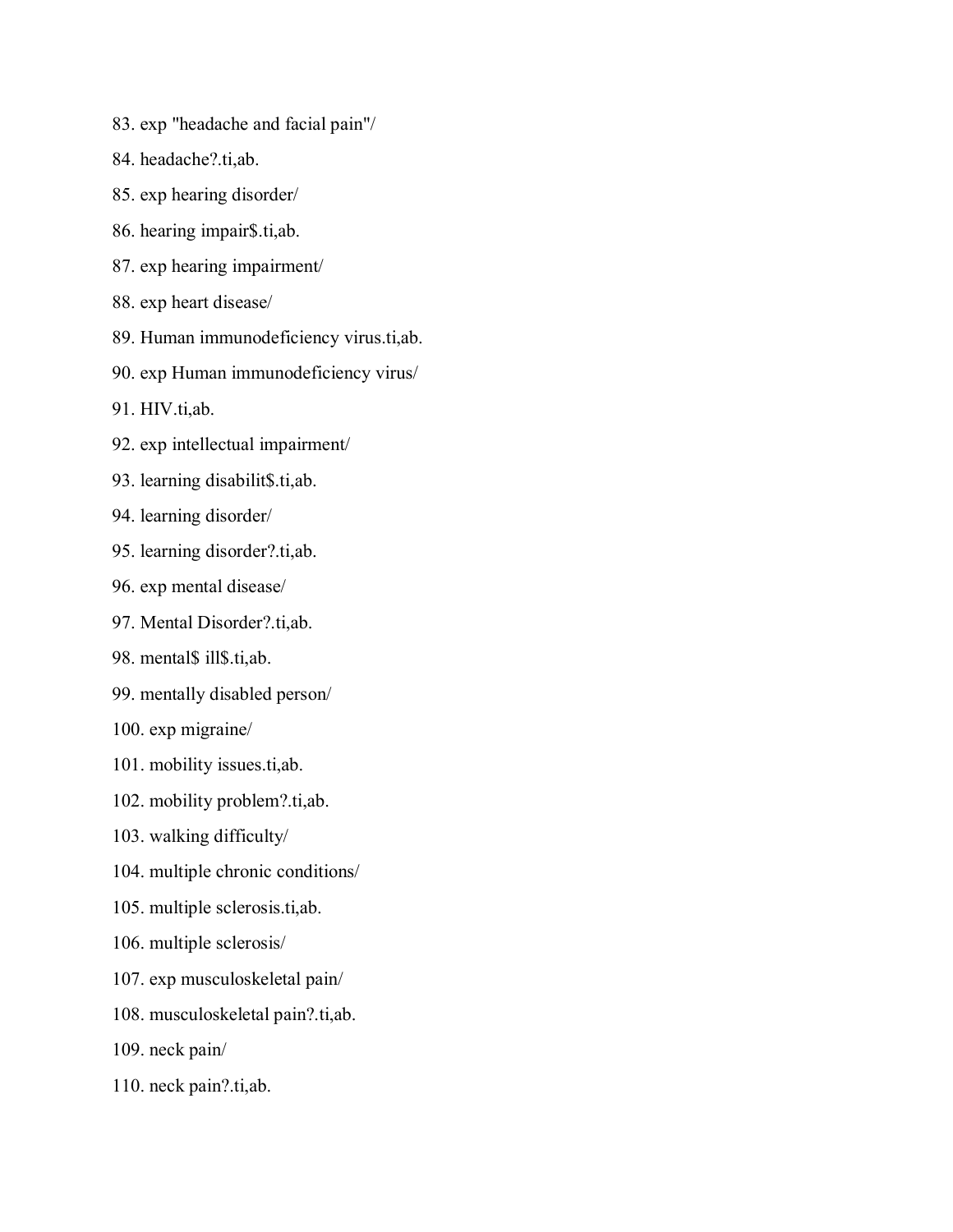- 111. neoplasm/
- 112. exp neoplasms subdivided by anatomical site/
- 113. exp neurologic disease/
- 114. neurological disorder?.ti,ab.
- 115. exp obesity/
- 116. obesity.ti,ab.
- 117. obese.ti,ab.
- 118. exp osteoarthritis/
- 119. osteoarthritis.ti,ab.
- 120. Pain/ and (chronic or persistent or recur\$).ti,ab.
- 121. hearing impaired person/
- 122. exp breathing disorder/
- 123. exp sensory dysfunction/
- 124. spinal cord injur\$.ti,ab.
- 125. exp spinal cord injury/
- 126. special need?.ti,ab.
- 127. exp drug dependence/
- 128. traumatic brain injur\$.ti,ab.
- 129. exp visual disorder/
- 130. visual\$ impair\$.ti,ab.
- 131. visually impaired person/
- 132. or/25-131
- 133. assistive device?.ti,ab.
- 134. assistive tech\$.ti,ab.
- 135. "construction work and architectural phenomena"/
- 136. career advice.ti,ab.
- 137. career counseling.ti,ab.
- 138. communication aid\$.ti,ab.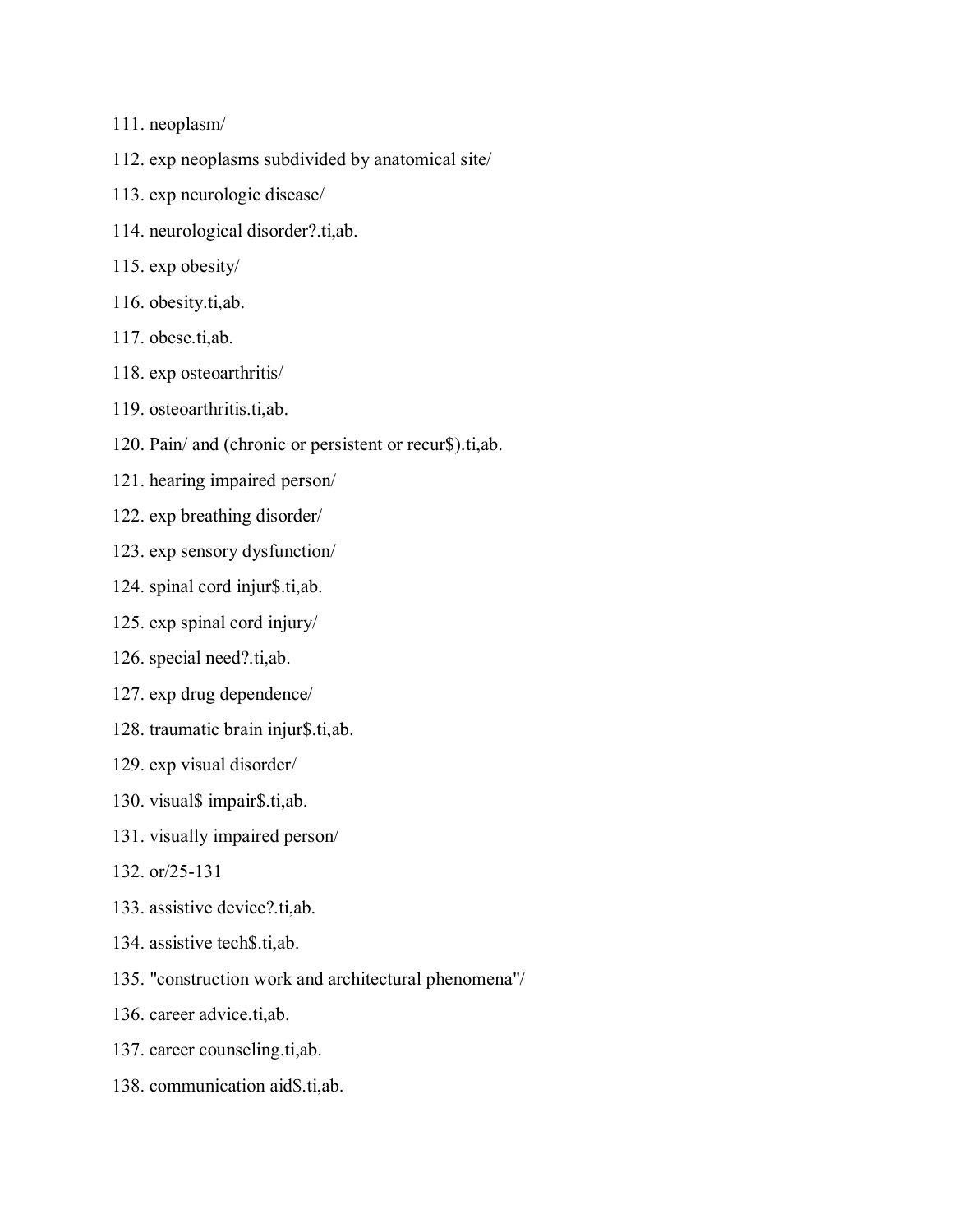- 139. communication support\$.ti,ab.
- 140. co-operative education.ti,ab.
- 141. coach\$.ti,ab.
- 142. (disclos\$ adj2 support\$).ti,ab.
- 143. (disability adj2 culture).ti,ab.
- 144. "duty to accommodate".ti,ab.
- 145. personnel management/
- 146. (employment adj3 (ready or readiness)).ti,ab.
- 147. (employment adj3 equit\$).ti,ab.
- 148. (employment adj3 support\$).ti,ab.
- 149. (employment adj3 transition\$).ti,ab.
- 150. employment policies.ti,ab.
- 151. employment policy.ti,ab.
- 152. employment program\$.ti,ab.
- 153. supported employment/
- 154. (flexib\$ adj2 work\$).ti,ab.
- 155. (flexib\$ adj2 hour?).ti,ab.
- 156. (flexib\$ adj2 shift\$).ti,ab.
- 157. (government adj5 subsid\$).ti,ab.
- 158. graduation plan\$.ti,ab.
- 159. intervention study/
- 160. (interview\$ adj2 support\$).ti,ab.
- 161. (interview\$ adj2 mock).ti,ab.
- 162. mentor\$.ti,ab.
- 163. mentor/
- 164. mentoring/
- 165. (occupation\$ adj3 (ready or readiness)).ti,ab.
- 166. organi#ational policies.ti,ab.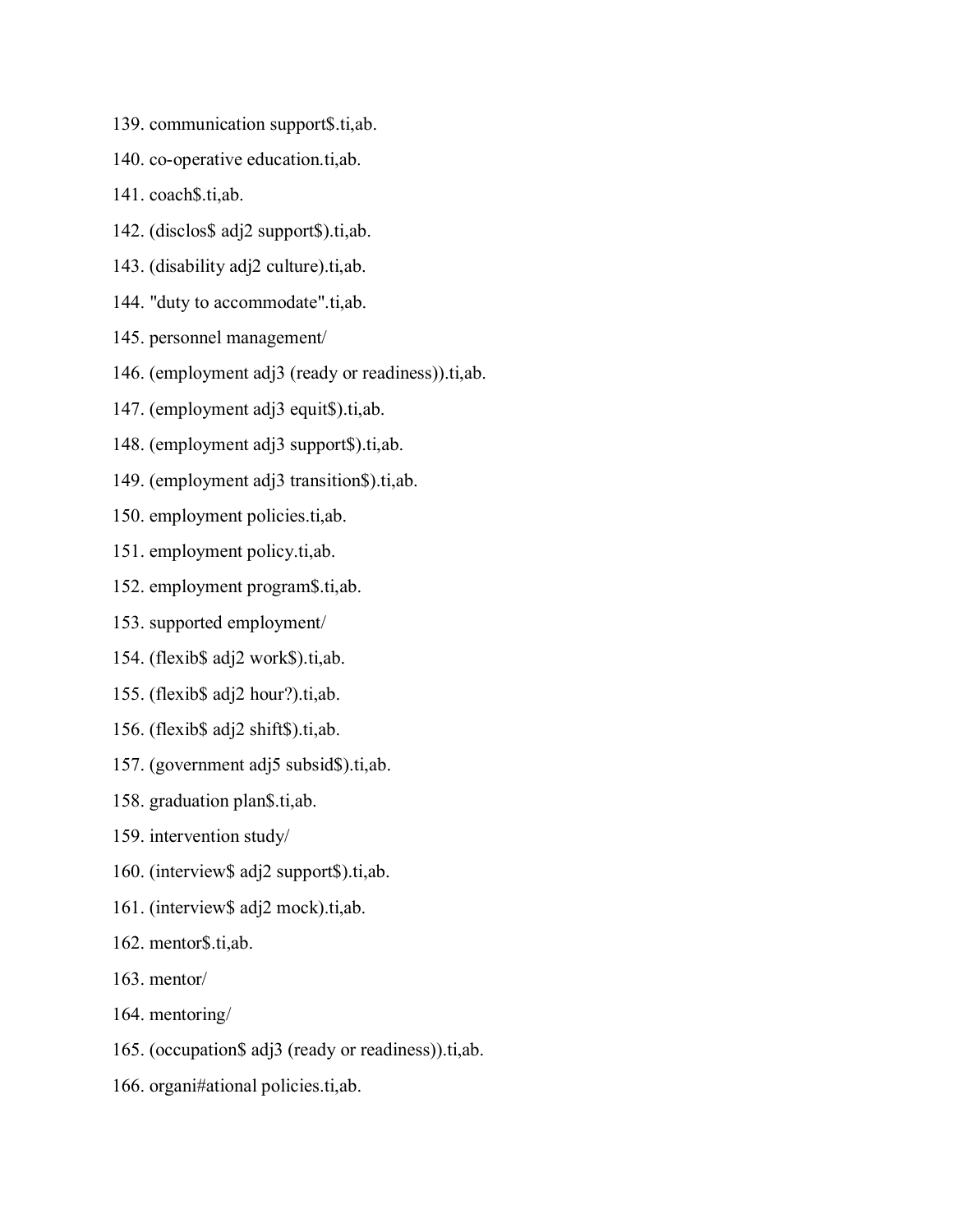- 167. organi#ational policy.ti,ab.
- 168. Organizational Culture.ti,ab.
- 169. organizational policy/
- 170. (peer? adj3 support\$).ti,ab.
- 171. (placement? adj5 (job? or occupation\$ or work\$)).ti,ab.
- 172. policy/
- 173. policies.ti,ab.
- 174. policy.ti,ab.
- 175. program\$.ti,ab.
- 176. vocational rehabilitation/
- 177. salary support?.ti,ab.
- 178. "school to work transition\$".ti,ab.
- 179. Self-Evaluation Program?.ti,ab.
- 180. Self Help Device/
- 181. (sensitivity adj2 (training or education)).ti,ab.
- 182. service learning.ti,ab.
- 183. skill? development.ti,ab.
- 184. social support/
- 185. social support?.ti,ab.
- 186. (support\$ adj3 transition\$).ti,ab.
- 187. training support?.ti,ab.
- 188. (training adj2 skill?).ti,ab.
- 189. (transition\$ adj2 (plan or plans or planning)).ti,ab.
- 190. (transition\$ adj2 practice?).ti,ab.
- 191. (transition\$ adj2 service?).ti,ab.
- 192. vocational guidance/
- 193. vocational guidance.ti,ab.
- 194. vocational readiness.ti,ab.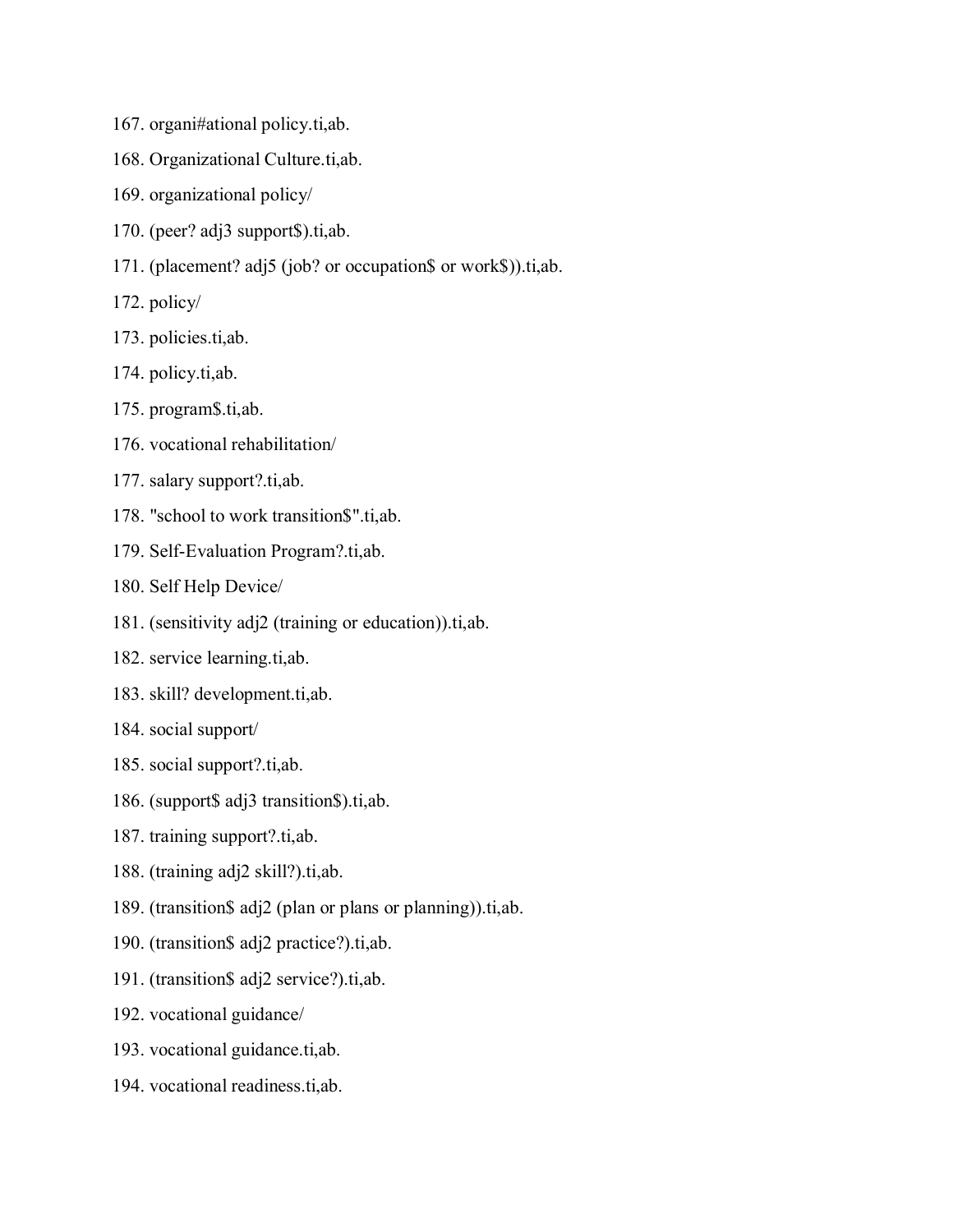- 195. (work\$ adj3 accommodat\$).ti,ab.
- 196. (work\$ adj3 sociali#ation).ti,ab.
- 197. (work\$ adj3 transition\$).ti,ab.
- 198. or/135-197
- 199. career?.ti,ab.
- 200. earning?.ti,ab.
- 201. exp employment/
- 202. employment.ti,ab.
- 203. employab\$.ti,ab.
- 204. supported employment/
- 205. enter\$ work\$.ti,ab.
- 206. (full-time adj2 (employ\$ or job? or work\$)).ti,ab.
- 207. (fulltime adj2 (employ\$ or job? or work\$)).ti,ab.
- 208. hired.ti,ab.
- 209. hiring.ti,ab.
- 210. labo?r force.ti,ab.
- 211. labo?r market.ti,ab.
- 212. (part-time adj2 (job? or employ\$ or work\$)).ti,ab.
- 213. (parttime adj2 (job? or employ\$ or work\$)).ti,ab.
- 214. precarious work\$.ti,ab.
- 215. "salary and fringe benefit"/
- 216. (secur\$ adj2 (employ\$ or job? or work\$)).ti,ab.
- 217. underemploy\$.ti,ab.
- 218. unemploy\$.ti,ab.
- 219. unemployment/
- 220. work\$ outcomes.ti,ab.
- 221. (work\$ adj3 transition\$).ti,ab.
- 222. (work\$ adj3 participat\$).ti,ab.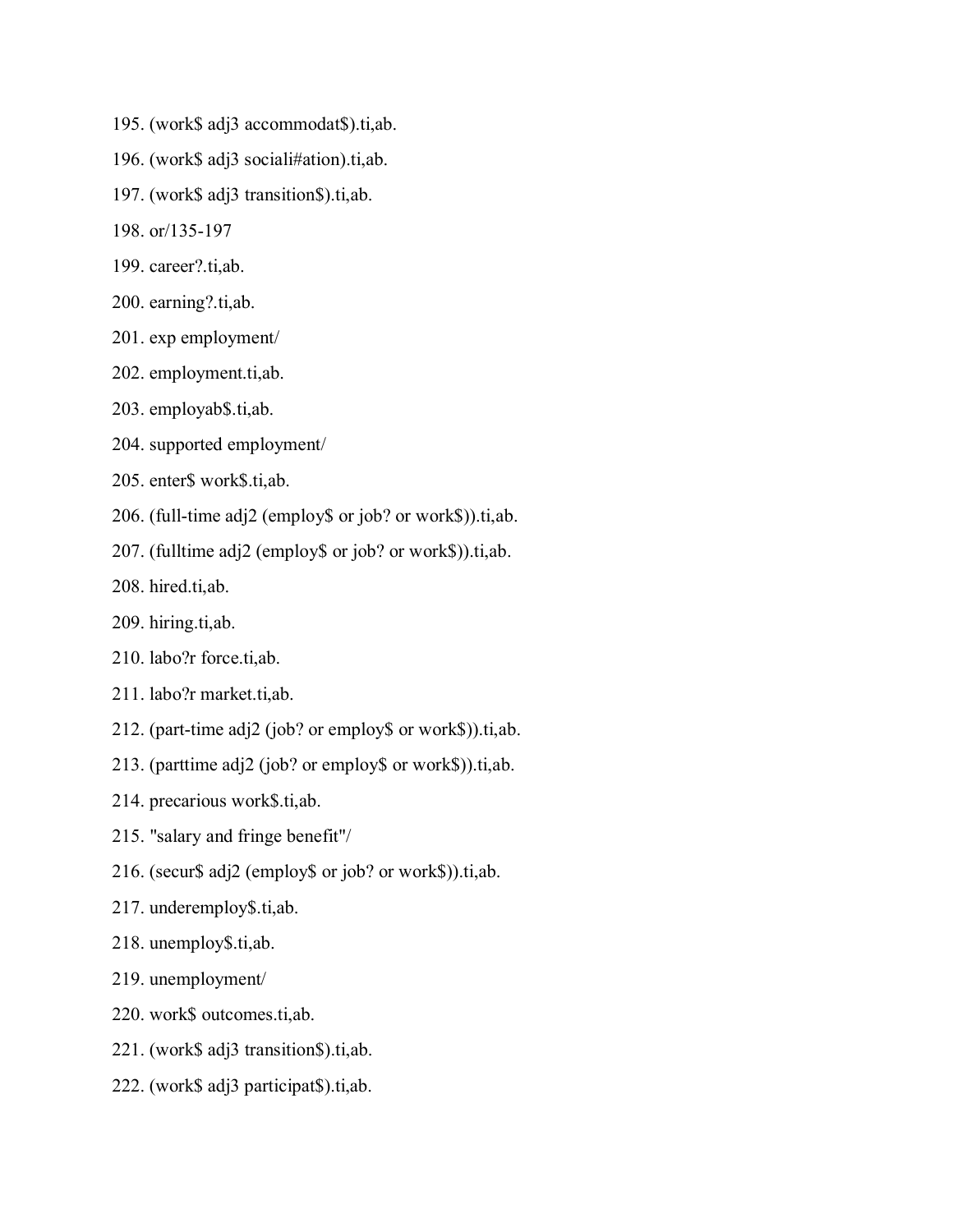223. work/

224. work force.ti,ab.

225. workforce.ti,ab.

226. or/199-225

227. 24 and 132 and 198 and 226

228. limit 227 to (books or "book review" or chapter or conference abstract or conference paper or "conference review" or editorial or letter)

229. 227 not 228

230 limit 229 to yr="2000 -Current"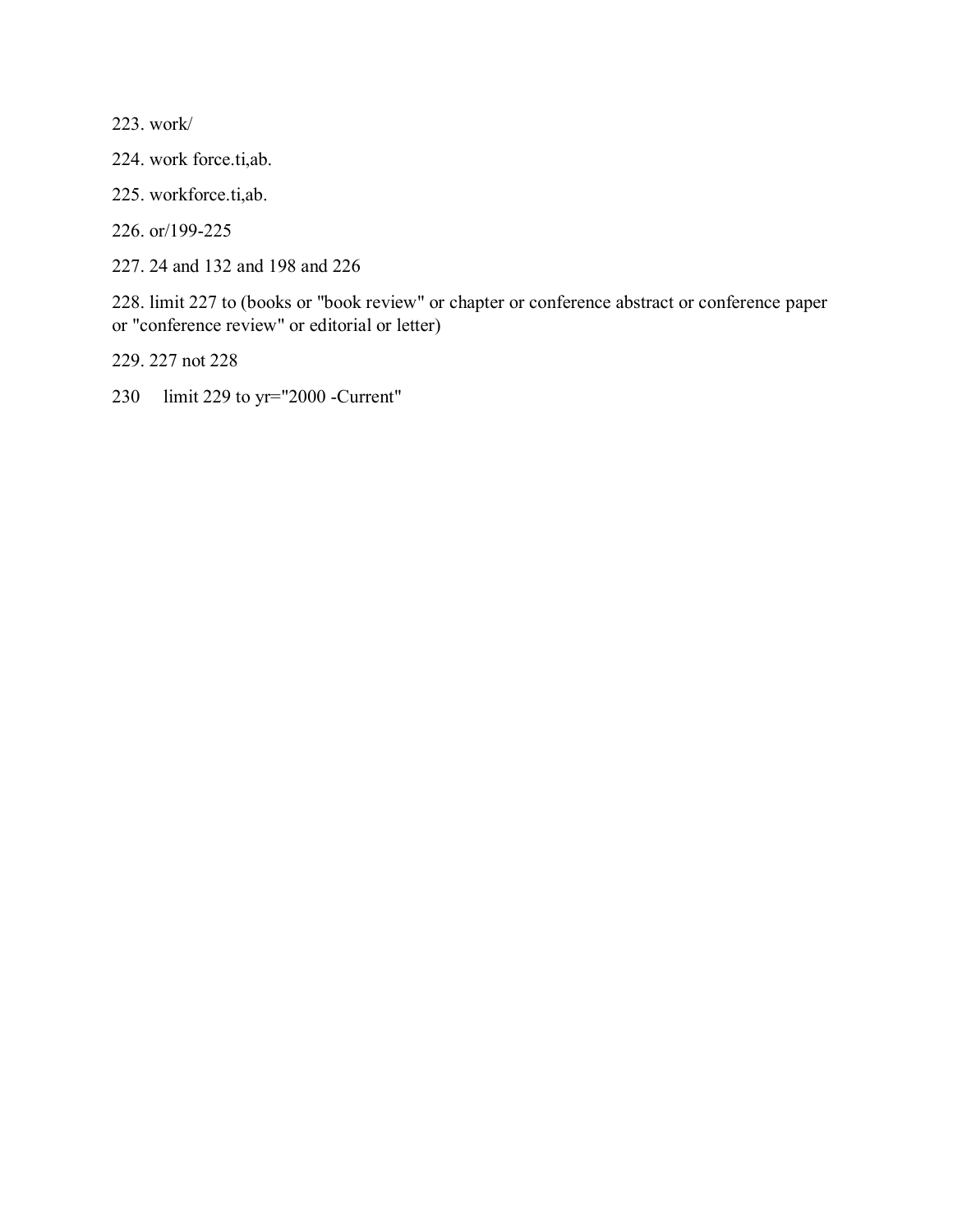## *Database 3: PsycInfo (OVID)*

- 1. Adolescent?.ti,ab.
- 2. (college? adj3 (age? or graduat\$ or senior?)).ti,ab.
- 3. exp COLLEGES/
- 4. early adult?.ti,ab.
- 5. emerging adult?.ti,ab.
- 6. emergent adult?.ti,ab.
- 7. "generation y".ti,ab.
- 8. (high school\$ adj3 (age? or graduat\$ or senior?)).ti,ab.
- 9. high schools/
- 10. millenial?.ti,ab.
- 11. new worker?.ti,ab.
- 12. special need?.ti,ab.
- 13. student?.ti,ab.
- 14. exp students/
- 15. teen?.ti,ab.
- 16. (universit\$ adj3 (age? or graduat\$ or senior?)).ti,ab.
- 17. young adult?.ti,ab.
- 18. young people.ti,ab.
- 19. youth.ti,ab.
- 20. or/1-19
- 21. acquired immunodeficiency syndrome.ti,ab.
- 22. addiction?.ti,ab.
- 23. exp addiction/
- 24. alcoholi\$.ti,ab.
- 25. alcoholism/
- 26. amputee?.ti,ab.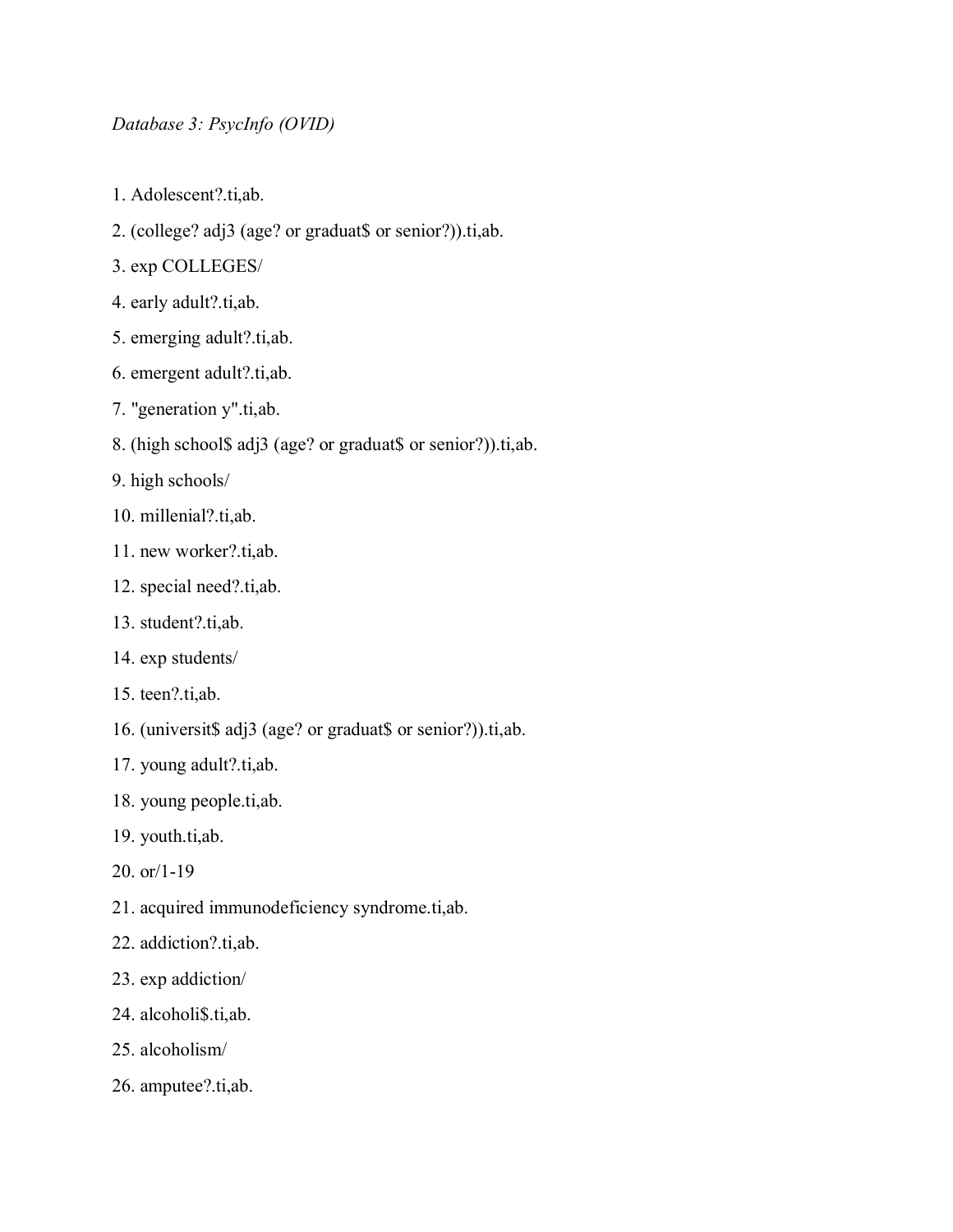- 27. exp anxiety disorders/
- 28. anxiety.ti,ab.
- 29. arthriti\$.ti,ab.
- 30. arthritis/
- 31. rheumatoid arthritis/
- 32. attention deficit disorder with hyperactivity/
- 33. attention deficit disorder.ti,ab.
- 34. ADHD.ti,ab.
- 35. autism spectrum disorders/
- 36. autistic.ti,ab.
- 37. autism.ti,ab.
- 38. back pain/
- 39. back pain.ti,ab.
- 40. Addictive beha\$.ti,ab.
- 41. exp blind/
- 42. brain concussion/
- 43. exp traumatic brain injury/
- 44. cancer.ti,ab.
- 45. exp neoplasms/
- 46. exp cardiovascular disorders/
- 47. (chronic adj3 disease?).ti,ab.
- 48. (chronic adj3 health).ti,ab.
- 49. (chronic adj3 illness\$).ti,ab.
- 50. (chronic adj3 pain?).ti,ab.
- 51. chronic condition?.ti,ab.
- 52. exp chronic illness/
- 53. chronic pain/
- 54. concussion?.ti,ab.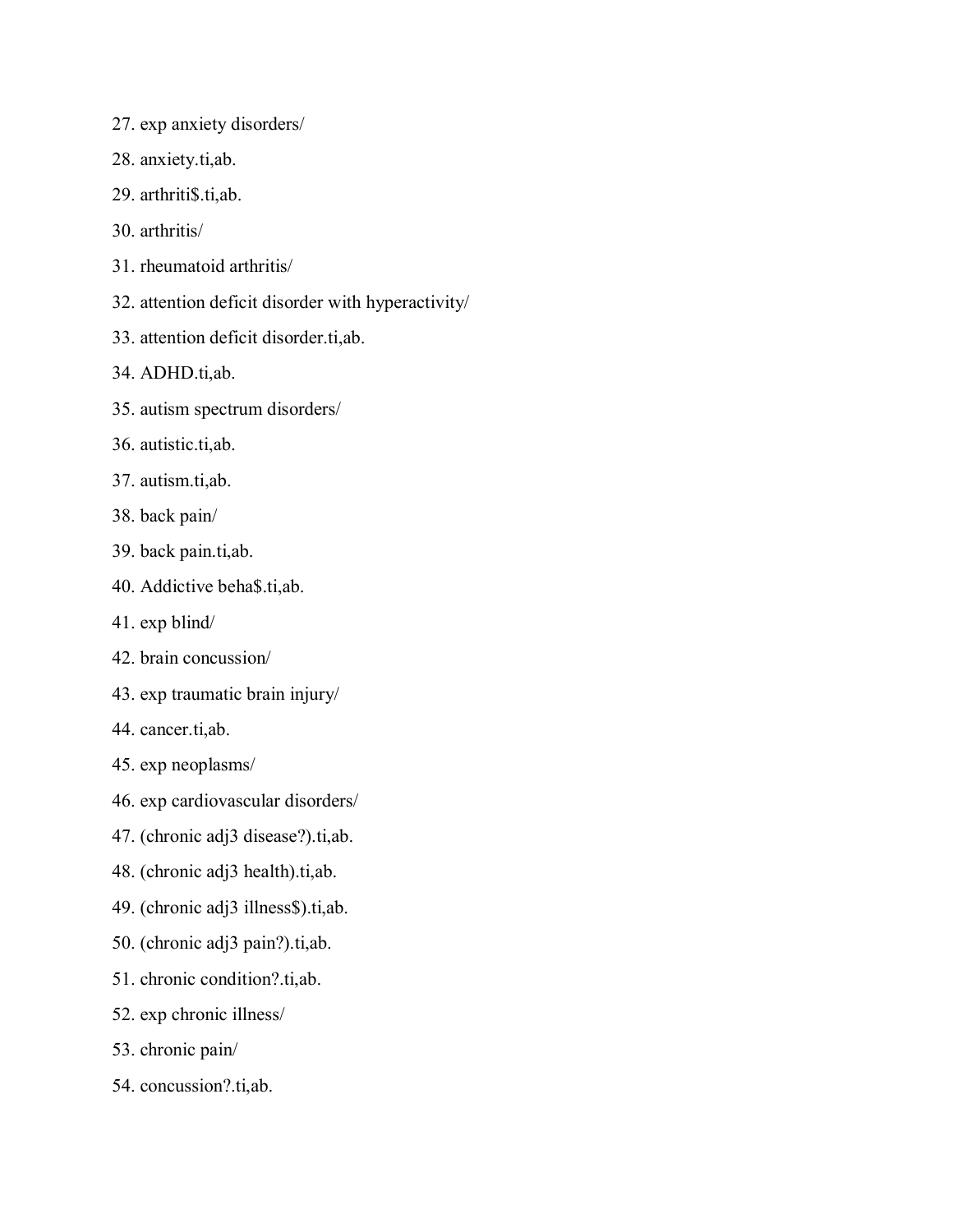- 55. brain concussion/
- 56. deaf\$.ti,ab.
- 57. exp deaf/
- 58. depression.ti,ab.
- 59. exp MAJOR DEPRESSION/ or "DEPRESSION (EMOTION)"/
- 60. Depressive Disorder?.ti,ab.
- 61. exp developmental disabilities/
- 62. exp Diabetes Mellitus/ or exp Diabetes/ or Type 2 Diabetes/
- 63. diabet\$.ti,ab.
- 64. differently abled.ti,ab.
- 65. disabilit\$.ti,ab.
- 66. disabled.ti,ab.
- 67. Disabled Child\$.ti,ab.
- 68. exp "Disabled (Attitudes Toward)"/ or exp Disabilities/ or Physical Disorders/
- 69. Disabled Person?.ti,ab.
- 70. down syndrome.ti,ab.
- 71. down's syndrome/
- 72. drug abuse\$.ti,ab.
- 73. dyslexi\$.ti,ab.
- 74. exp drug abuse/
- 75. dyslexia/
- 76. exp epilepsy/
- 77. epilepsy.ti,ab.
- 78. epileptic?.ti,ab.
- 79. Migraine Headache/ or Headache/
- 80. headache?.ti,ab.
- 81. exp hearing disorders/
- 82. hearing impair\$.ti,ab.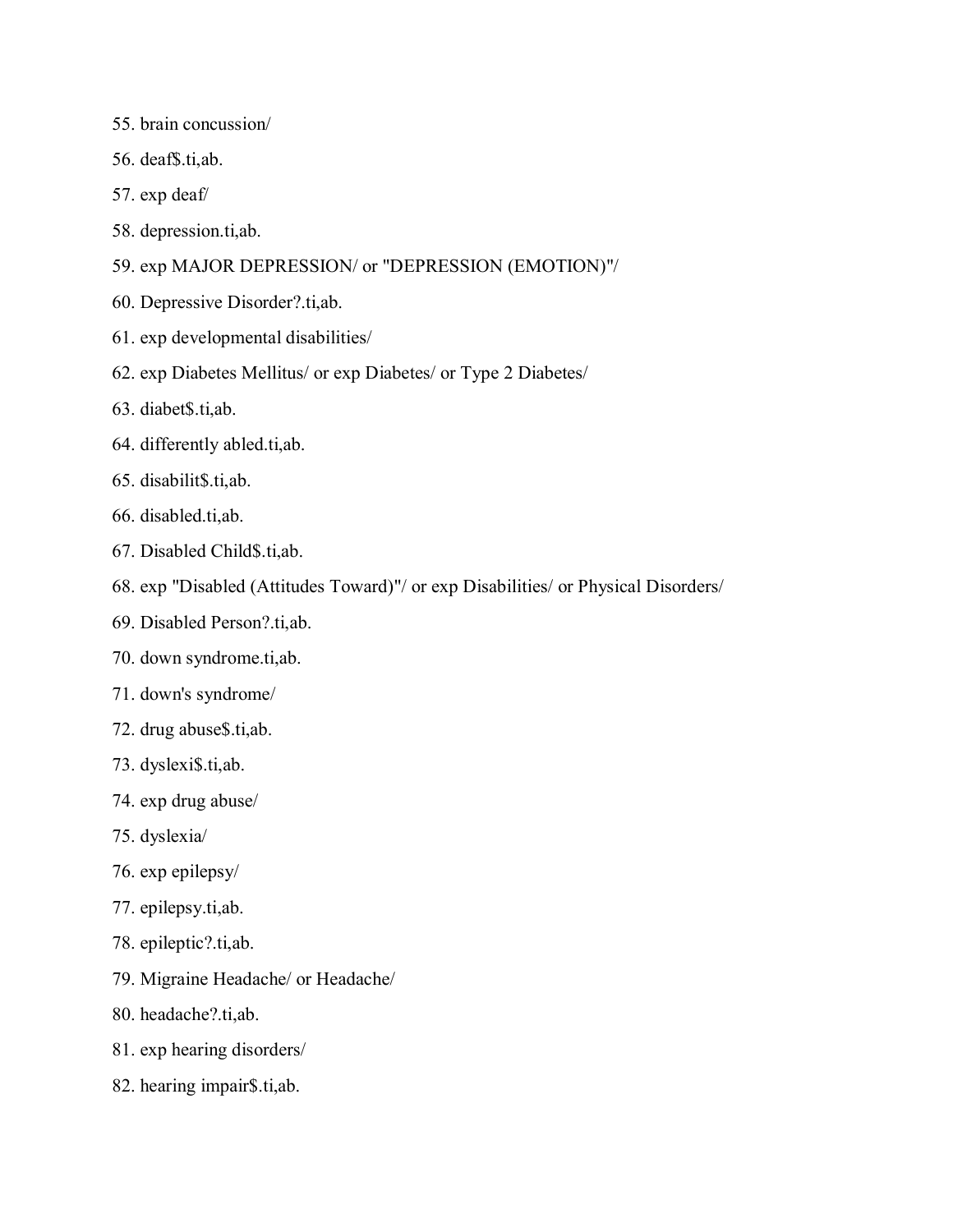- 83. exp heart disorders/
- 84. Human immunodeficiency virus.ti,ab.
- 85. exp hiv/
- 86. HIV.ti,ab.
- 87. Intellectual Development Disorder/ or Developmental Disabilities/
- 88. learning disabilit\$.ti,ab.
- 89. learning disorder?.ti,ab.
- 90. exp learning disorders/
- 91. exp learning disabilities/
- 92. exp mental disorders/
- 93. mental health/
- 94. mental\$ ill\$.ti,ab.
- 95. Mentally Disabled Person?.ti,ab.
- 96. migraine headache/
- 97. mobility issues.ti,ab.
- 98. mobility problem?.ti,ab.
- 99. Multiple Chronic Condition?.ti,ab.
- 100. multiple sclerosis.ti,ab.
- 101. multiple sclerosis/
- 102. musculoskeletal pain?.ti,ab.
- 103. neck pain?.ti,ab.
- 104. exp neoplasms/
- 105. exp nervous system disorders/
- 106. neurological disorder?.ti,ab.
- 107. obesity/
- 108. obesity.ti,ab.
- 109. obese.ti,ab.
- 110. osteoarthritis.ti,ab.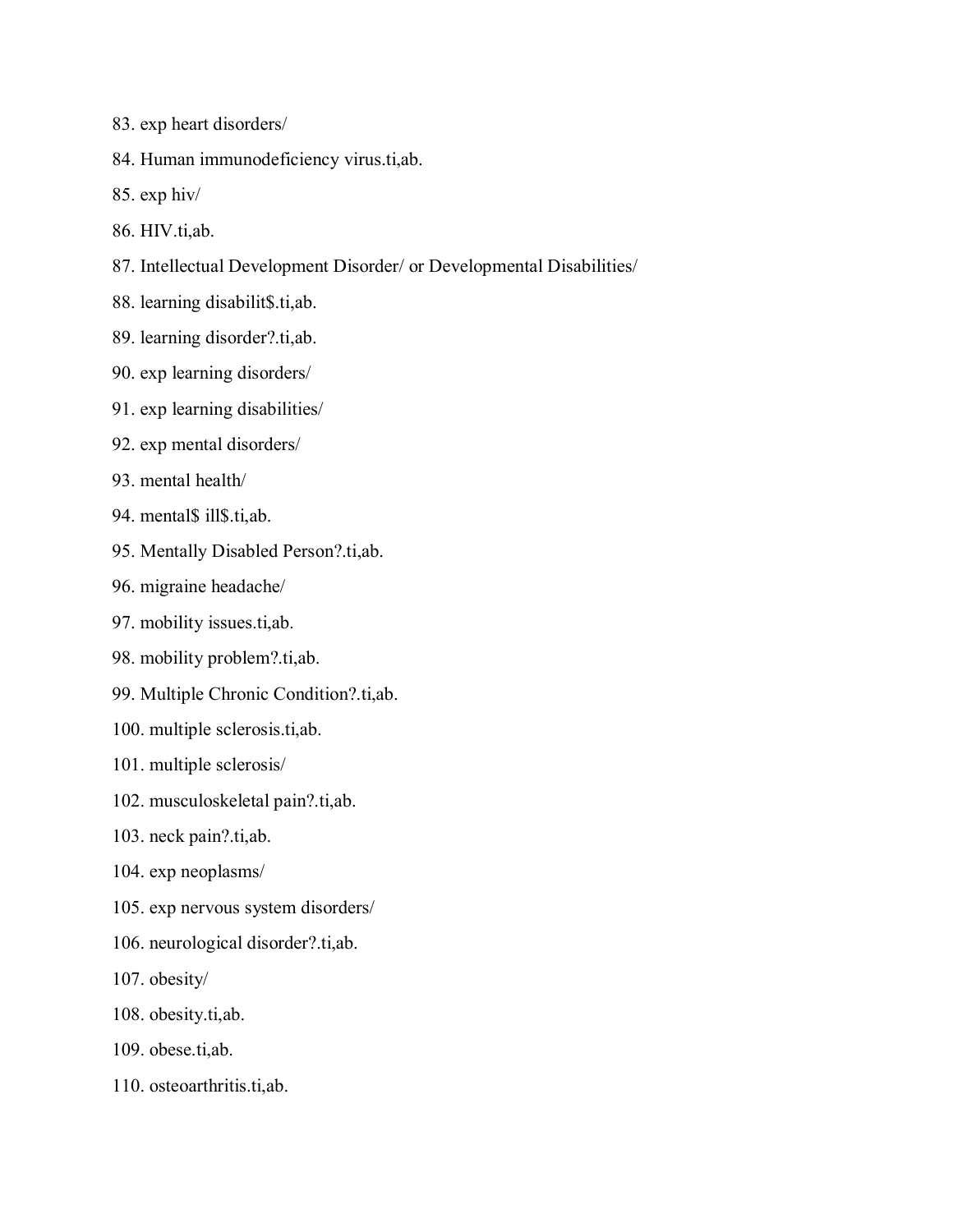- 111. Pain/ and (chronic or persistent or recur\$).ti,ab.
- 112. Respiration Disorder?.ti,ab.
- 113. Sens\$ Disorder?.ti,ab.
- 114. spinal cord injur\$.ti,ab.
- 115. exp spinal cord injuries/
- 116. Substance Related Disorder?.ti,ab.
- 117. traumatic brain injur\$.ti,ab.
- 118. exp vision disorders/
- 119. visual\$ impair\$.ti,ab.
- 120. or/21-119
- 121. accessib\$.ti,ab.
- 122. assistive device?.ti,ab.
- 123. assistive tech\$.ti,ab.
- 124. career advice.ti,ab.
- 125. occupational guidance/
- 126. career counseling.ti,ab.
- 127. communication aid\$.ti,ab.
- 128. communication support\$.ti,ab.
- 129. co-operative education.ti,ab.
- 130. coach\$.ti,ab.
- 131. exp coaching/
- 132. coach\$.ti,ab.
- 133. (disclos\$ adj2 support\$).ti,ab.
- 134. (disability adj2 culture).ti,ab.
- 135. cross cultural differences/
- 136. "duty to accommodate".ti,ab.
- 137. Employee Performance Apprai\$.ti,ab.
- 138. (employment adj3 (ready or readiness)).ti,ab.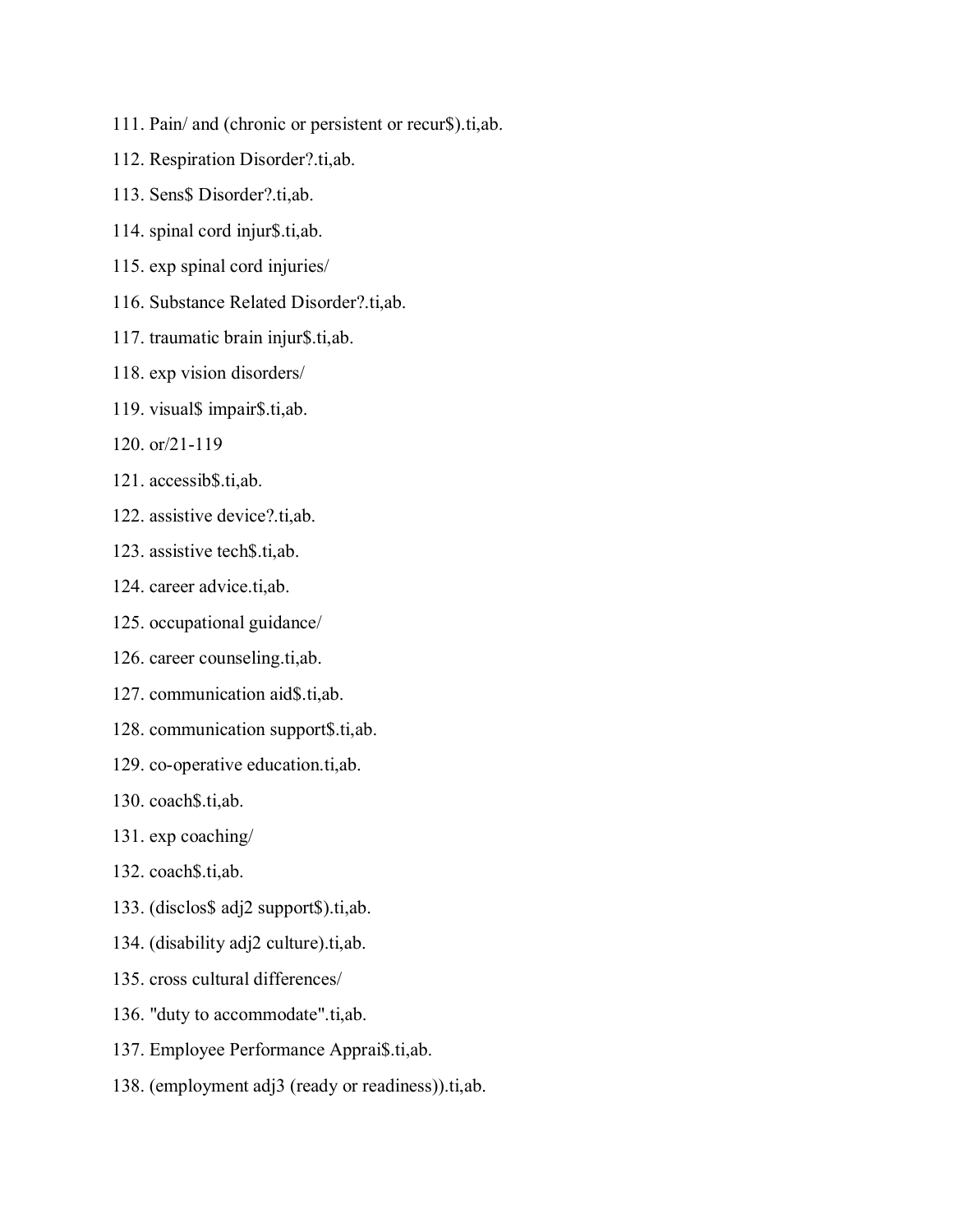- 139. (employment adj3 equit\$).ti,ab.
- 140. (employment adj3 support\$).ti,ab.
- 141. (employment adj3 transition\$).ti,ab.
- 142. school to work transition/
- 143. supported employment/
- 144. employment policies.ti,ab.
- 145. employment policy.ti,ab.
- 146. employment program\$.ti,ab.
- 147. "accommodation (disabilities)"/
- 148. (flexib\$ adj2 work\$).ti,ab.
- 149. (flexib\$ adj2 hour?).ti,ab.
- 150. (flexib\$ adj2 shift\$).ti,ab.
- 151. graduation plan\$.ti,ab.
- 152. (government adj2 subsid\$).ti,ab.
- 153. Internship.ti,ab.
- 154. (intervention? adj5 (study or design)).ti,ab.
- 155. (interview\$ adj2 support\$).ti,ab.
- 156. (interview\$ adj2 mock).ti,ab.
- 157. mentor\$.ti,ab.
- 158. mentor/
- 159. (occupation\$ adj3 (ready or readiness)).ti,ab.
- 160. organi#ational policies.ti,ab.
- 161. organi#ational policy.ti,ab.
- 162. organizational climate/
- 163. policy making/
- 164. (peer? adj3 support\$).ti,ab.
- 165. (placement? adj5 (job? or occupation\$ or work\$)).ti,ab.
- 166. policies.ti,ab.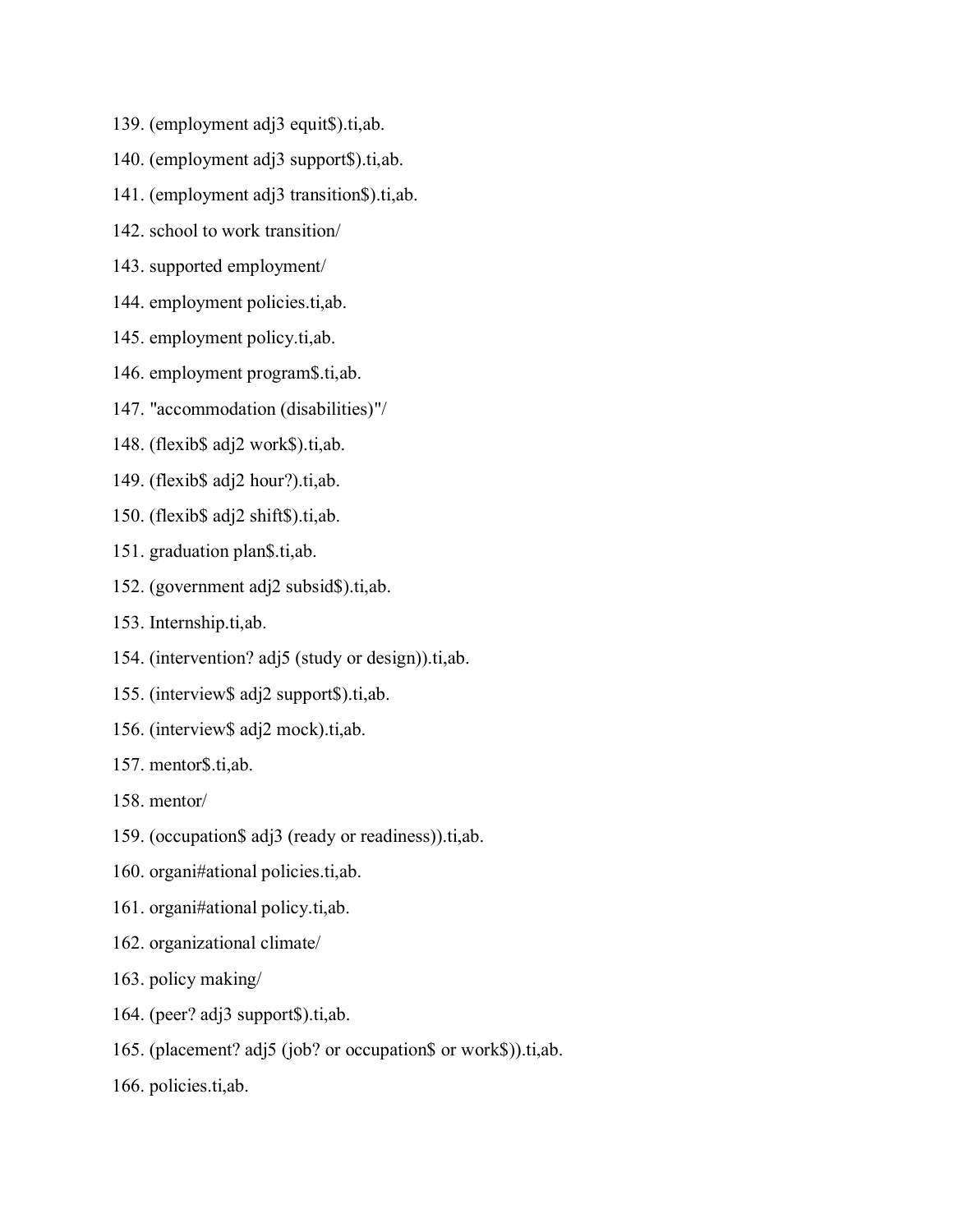- 167. policy.ti,ab.
- 168. program\$.ti,ab.
- 169. government policy making/
- 170. exp vocational rehabilitation/
- 171. salary support?.ti,ab.
- 172. "school to work transition\$".ti,ab.
- 173. (school adj2 transition\$).ti,ab.
- 174. school to work transition/
- 175. Self-Evaluation Program?.ti,ab.
- 176. (sensitivity adj2 (training or education)).ti,ab.
- 177. service learning.ti,ab.
- 178. service learning/
- 179. skill? development.ti,ab.
- 180. skill learning/
- 181. social support/
- 182. social support?.ti,ab.
- 183. (support\$ adj3 transition\$).ti,ab.
- 184. training/
- 185. (training adj2 skill?).ti,ab.
- 186. (transition\$ adj2 (plan or plans or planning)).ti,ab.
- 187. (transition\$ adj2 practice?).ti,ab.
- 188. (transition\$ adj2 service?).ti,ab.
- 189. occupational guidance/
- 190. vocational guidance.ti,ab.
- 191. vocational readiness.ti,ab.
- 192. (work\$ adj3 accommodat\$).ti,ab.
- 193. (work\$ adj3 sociali#ation).ti,ab.
- 194. (work\$ adj3 transition\$).ti,ab.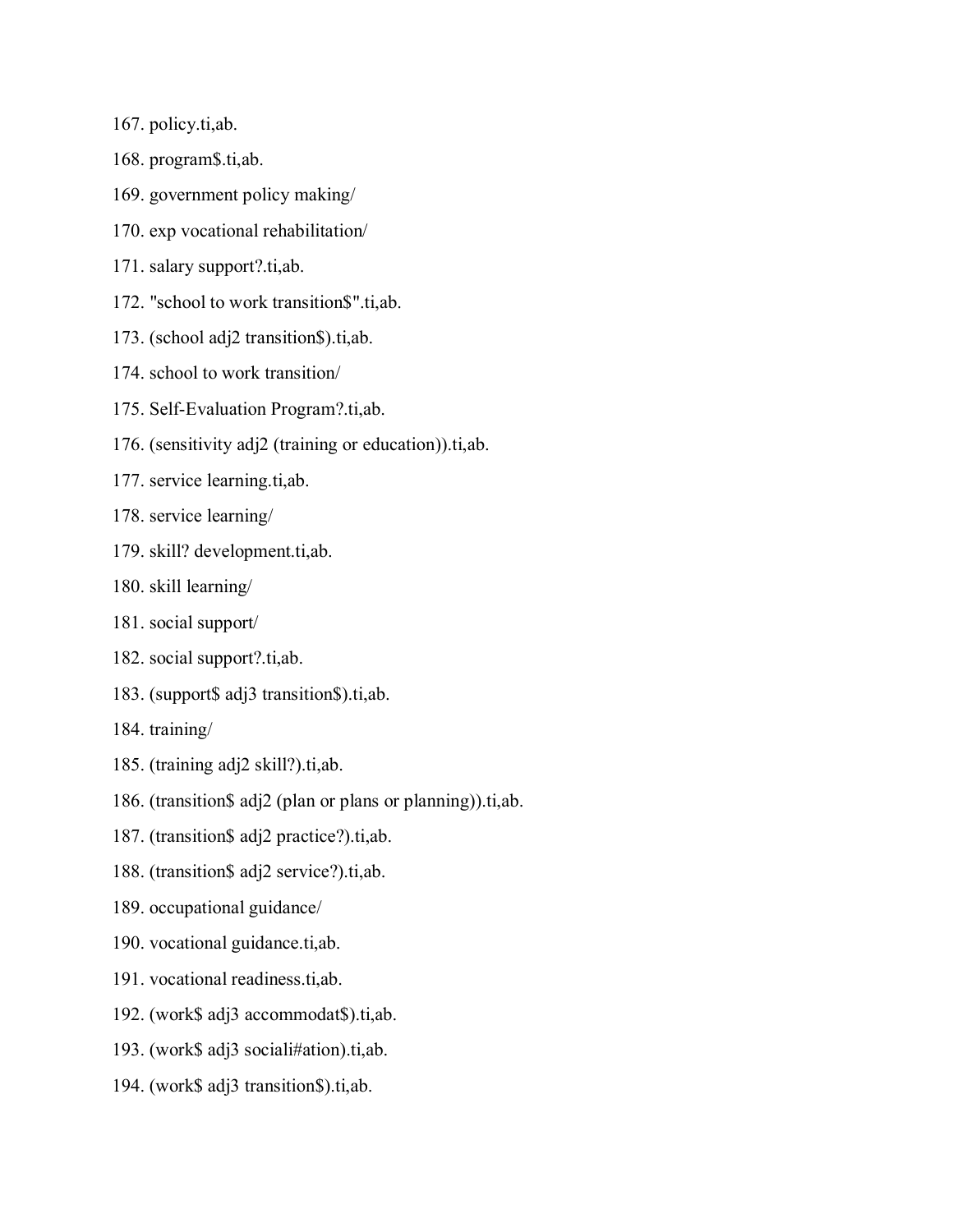- 195. (work\$ adj3 policies).ti,ab.
- 196. (work\$ adj3 policy).ti,ab.
- 197. or/121-196
- 198. career?.ti,ab.
- 199. earning?.ti,ab.
- 200. employment status/
- 201. employment.ti,ab.
- 202. employab\$.ti,ab.
- 203. supported employment/
- 204. enter\$ work\$.ti,ab.
- 205. (full-time adj2 (employ\$ or job? or work\$)).ti,ab.
- 206. (fulltime adj2 (job? or employ\$ or work\$)).ti,ab.
- 207. hired.ti,ab.
- 208. hiring.ti,ab.
- 209. labo?r force.ti,ab.
- 210. labo?r market.ti,ab.
- 211. labor market/
- 212. occupational outcome?.ti,ab.
- 213. occupational success/
- 214. (part-time adj2 (job? or employ\$ or work\$)).ti,ab.
- 215. (parttime adj2 (job? or employ\$ or work\$)).ti,ab.
- 216. precarious work\$.ti,ab.
- 217. exp employee benefits/ or salaries/
- 218. (secur\$ adj2 (job? or employ\$ or work\$)).ti,ab.
- 219. underemploy\$.ti,ab.
- 220. unemploy\$.ti,ab.
- 221. unemployment/
- 222. work\$ outcomes.ti,ab.